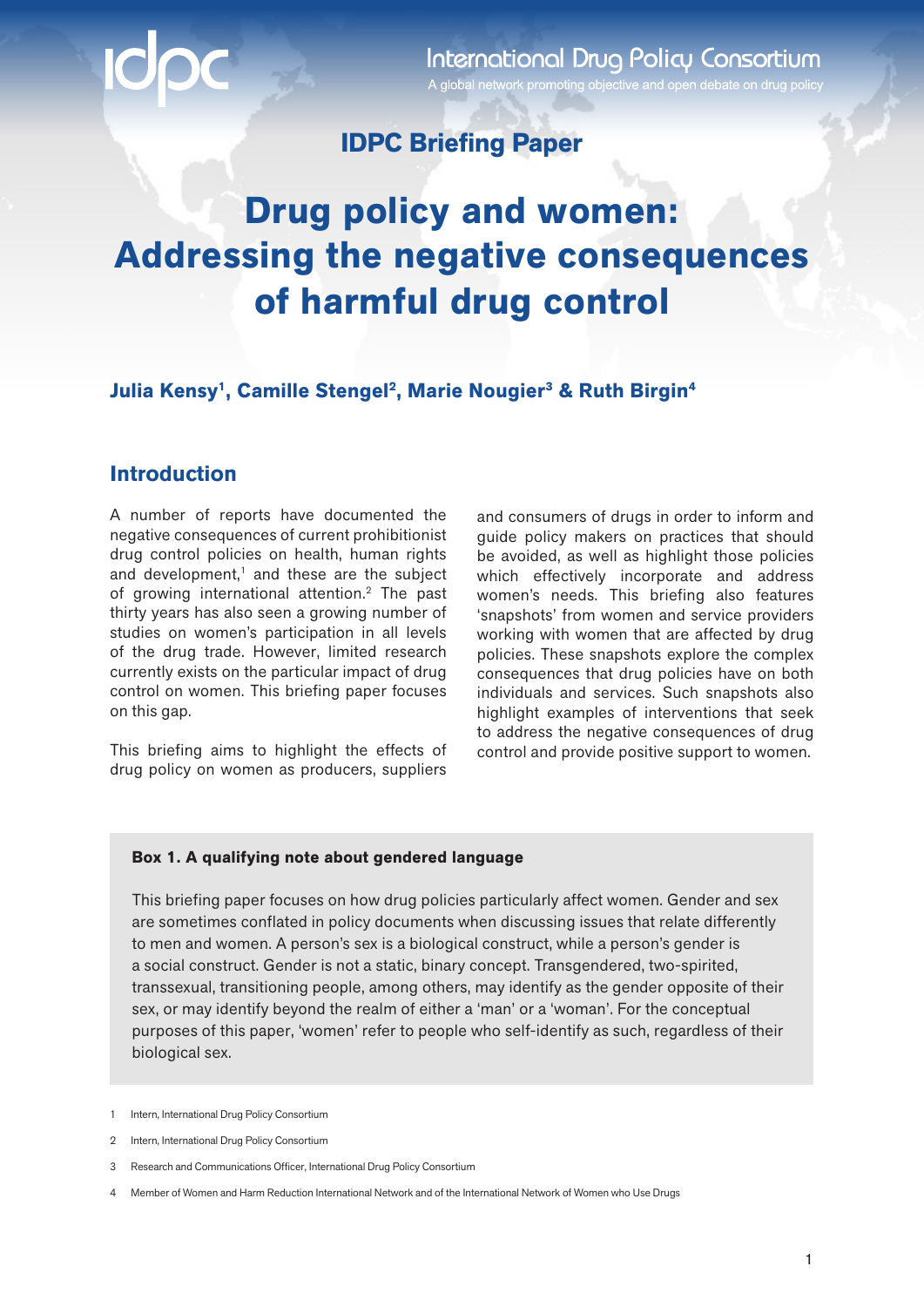# **ICIDC**

### **The international framework**

Security, development and human rights have been identified by the Charter of the United Nations (UN) as the key policy 'pillars' of global governance systems.3 These pillars are enshrined in high level agreements as constituting the building blocks for international well-being and security.<sup>4</sup> Women's rights are specifically protected in a number of key international documents, including the Convention on the Elimination of Discrimination Against Women (CEDAW) and the 1995 Beijing Declaration, which aims to promote peace, development and equality for all women.<sup>5</sup>

However, despite the increasing amount of information available on women's involvement in drug production, traffic and consumption, UN bodies have not generally explored the various roles played by women in the drug trade.6 The international drug control system is based upon the 1961 Single Convention on Narcotic Drugs, the 1971 UN Convention on Psychotropic Substances and the 1988 Convention against the Illicit Traffic in Narcotic Drugs and Psychotropic Substances. For the past 50 years, the governments have pursued tough law enforcement and prohibition-based policies which have led to a number of negative impacts particularly on health and well-being. This is despite the recognition in the preamble to the 1961 Convention of the need to uphold the 'health and welfare of mankind'. The Commission on Narcotic Drugs (CND), the UN's drug control policy making body, describes drug dependence as an 'evil',7 while the International Narcotics Control Board (INCB), the UN agency in charge of monitoring the implementation of the UN drug conventions, encourages governments to adopt a strict interpretation of the conventions that prioritises a strongly punitive approach. The INCB often offers guidance on the UN drug control conventions without due regard to other international health, development and human rights obligations.<sup>8</sup> Gender issues are no exception to this situation, and issues related to

drugs and women have largely been ignored by UN drug control agencies and their policies.

The situation has started to evolve over the past few years, with the CND starting to acknowledge the importance of women's rights in drug policy. In Resolution 55/5 "Promoting strategies and measures addressing specific needs of women in the context of comprehensive and integrated drug demand reduction programmes and strategies"<sup>9</sup> for example, the CND recognises CEDAW and the Beijing Declaration, and calls on UN member states to adopt drug control measures that respond to the needs of women. CND Resolution 52/1 "Promoting international cooperation in addressing the involvement of women and girls in drug trafficking, especially as couriers"10 also highlights key issues related to women's involvement in the international drug trade. The resolution mentions the need for more evidence-based research on women's involvement in the drug trade, and urges more education to reduce women's participation in drug-related crime.<sup>11</sup> However, although this resolution is a step towards incorporating gender issues into the drug policy agenda, the focus remains exclusively on the harms of women's involvement in the drug trade, while ignoring the harms that can also be caused by drug control strategies on women.<sup>12</sup>

The United Nations Entity for Gender Equality and the Empowerment of Women (UN Women), created in July 2010 by the UN General Assembly, stated explicitly that governments not only have the duty to pass laws that are aimed towards protecting women, but that the state should also take responsibility for laws that may have unintended consequences of harm.<sup>13</sup> It is therefore necessary to study women's involvement in the drug trade and analyse the effectiveness of drug control strategies and their consequences, both positive and negative. Such research will constitute the basis for a potential review of harmful policies to ensure that the rights of women are protected effectively by national policies.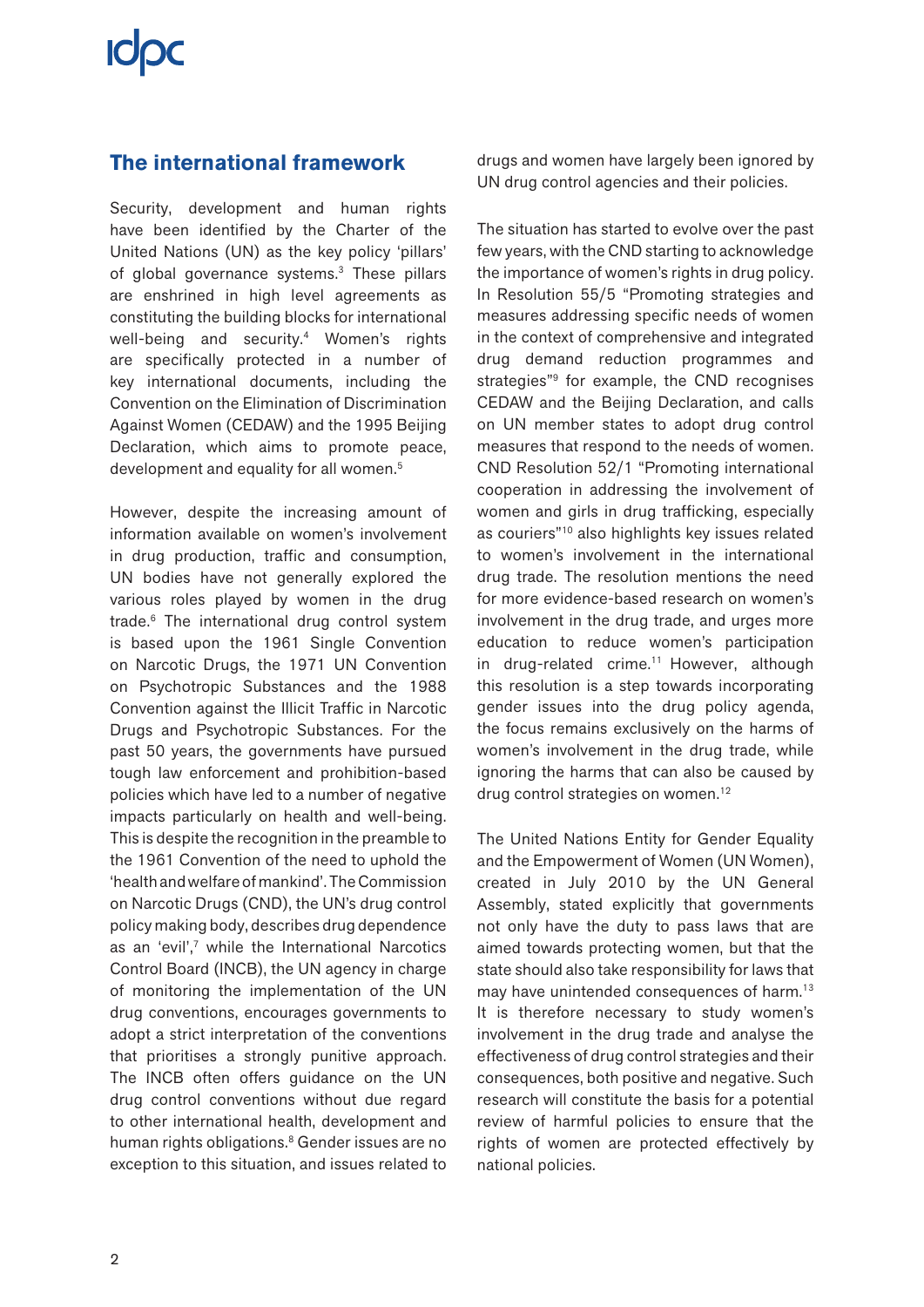### **Women's participation in the drug trade**

Women are engaged at all levels of the global drug trade. This section intends to analyse the diverse roles that women play in the illicit production, trafficking and consumption of controlled drugs.

**Women's involvement in drug production**

Women play an important role in poppy cultivation in drug producing countries such as Afghanistan, Pakistan, Myanmar and Lao PDR,14 and in coca production in the Andean region. Opium and coca cultivation can offer women the chance to earn money, and at times assume the role of the primary financial supplier for their family. However, while cultivation of crops destined for the illicit drug market may provide a degree of independence for some women, it can also lead to more demanding workloads. Women are often expected to continue performing their traditional duties; many are still expected to remain in charge of livestock, grain processing, dairy production and the management of fruit and poultry.15 As a result, time spent working in the fields can prevent women from passing on skills, such as tailoring and embroidery, to their children, or look for less traditional types of work. Their involvement in this part of the drug economy can therefore have certain ramifications in terms of intergenerational development and skill transfer. In addition, while it has been acknowledged that involvement in drug production can lead to increased economic independence and greater power, the majority of the time no significant redistribution of power occurs with the involvement of women in the global drug economy.16 Therefore, the power structures that tend to undermine women's social and economic role remain the same.

#### **Women's involvement in drug trafficking**

Resolution 52/1 of the CND estimates that 20 per cent of drug traffickers are women, based upon drug seizure reports, $17$  although

comprehensive statistics on the rates of female drug smugglers worldwide are unavailable.18 However, available estimates show that women's participation in drug trafficking has increased significantly in recent years.<sup>19</sup> In Mexico, for example, the importance of women's roles in the trade continues to grow. The number of women imprisoned for federal crimes in the country has increased by 400 per cent since 2007, making the female prison population over 10,000. This spike has been partly attributed to the increased involvement of women in the drug trade.<sup>20</sup> Many of these women are young – for instance, the majority of the 160 women incarcerated at El Cereso, a Mexican prison located in Ciudad Juares, are between 18 and 26 years old.<sup>21</sup> The main drivers for increased involvement of women in trafficking include economic hardship, an absence of well-paid job opportunities and the desire to provide adequate housing and education for their children.<sup>22</sup>

Other possible reasons for the increase of women participating in drug trafficking include the reality that women sometimes play on traditional conceptions of femininity in order to avoid being suspected as participating in criminal activity.23 Furthermore, women will often accept lower payment than men for similar work. An example is Kyrgyzstan, where there has recently been an increase from 5 per cent to 12 per cent of women involved in drug trafficking, partly because women are compelled to accept lower rates of pay than men.<sup>24</sup>

Based on the current research available, only a small number of women reach a level of socio-economic independence through their involvement in the drug trade. In his study of the US-Mexico border, Campbell argues that of all the women involved in drug trafficking, it is the women at the highest level of drug organisations who manage to achieve a level of 'empowerment'. Enedina Arellano Felix, believed to run the Tijuana cartel, is the highest-profile female cartel leader in Mexico.25 Sandra Ávila Beltrán, dubbed the 'Queen of the Pacific', was another high-profile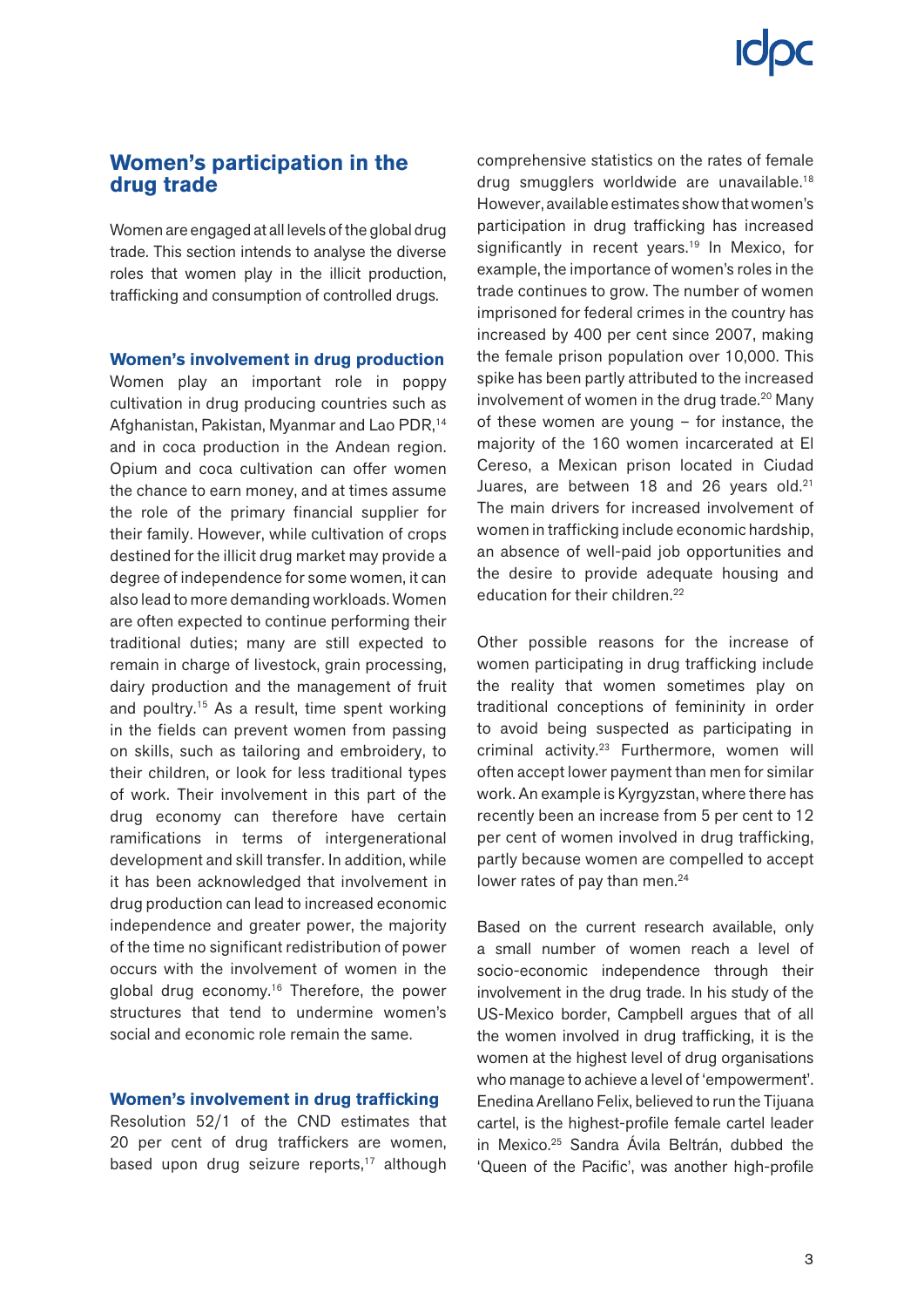cartel leader who was arrested in 2007 for money laundering and drug trafficking.26 Campbell's study reviews female drug lords, women engaged at the middle level, low-level drug couriers and women who have little involvement but maintain a connection to the trade through their relationships with men. While this study is temporarily and contextually specific, Campbell argues that it is applicable to women involved in drug smuggling 'cross culturally, despite differences in specific political and social conditions'.27 Female drug lords contradict the view of women in the drug world as that of 'passive, appendages of male *traficantes'.*<sup>28</sup> While very few women reach this level of 'queen pin', the fact that they exist at all may mean that they may serve as symbols of female power for other women in the drug trade.29

In this context, it is essential to distinguish between drug couriers (low-level individuals who usually transport drugs across the border out of poverty and economic necessity) and drug traffickers (individuals at the higher level of the trade chain, who have both organisational and economic power which allows them to make considerable profits out of the drug trade). Women are mostly involved as low-level drug couriers. They sometimes conceal drugs internally, 'in brassieres, in other clothing items, in faked pregnancies or surgically implanted in the buttocks'. 30 Single mothers sometimes become involved in transporting drugs across the border due to the feminisation of inequality and poverty. However, it is simultaneously a way for women involved in the drug trade to achieve a certain level of economic independence from a male partner.<sup>31</sup> In their analysis of fifteen different studies on women's involvement in the drug economy in various parts of the United States, researchers Maher and Hudson found that although the studies varied spatially, temporally and in terms of methods used, the majority demonstrated the hierarchical nature of the drug economy, with women holding subordinate or peripheral roles.<sup>32</sup>

It is also important to consider people involved in drug trafficking in order to finance their drug

### **Box 2. The linkages between drug dependence and drug dealing**

### *The snapshot below was written by a British woman who explains her experience of drug dealing and drug dependence. Her testimony illustrates how people can get caught up in different aspects of the drug trade.*

'I sold drugs from around the age of 20, via boyfriends who were selling at the time, until the age of about 25. At the age of 22, I was smoking weed heavily and was approached by a local dealer who asked if I wished to 'tick' (receive the drugs upfront and pay for them once they had been sold) a large amount of weed. I readily agreed as I knew a lot of people who regularly smoked and this also meant that I would end up smoking for free. My 'business' started off relatively small and I was selling mainly to my friends and family members. I felt that this was quite safe as these people would often come and visit me anyway, so this would not arouse suspicion from my neighbours. However, the business rapidly escalated and over the next few years my house became extremely busy.

However, being unemployed and socialising day in, day out with some of these people led me towards other drugs and I started to use cocaine. I was then approached by the dealer I was buying this from, who was impressed by the way in which I ran my weed business and offered to supply me with cocaine to sell. I quickly added this to my existing business. Unfortunately, my use of cocaine also quickly escalated due to there being a constant supply at my fingertips. […] In the end I was just selling drugs (from a variety of different people by this point) in order to fund my habit'.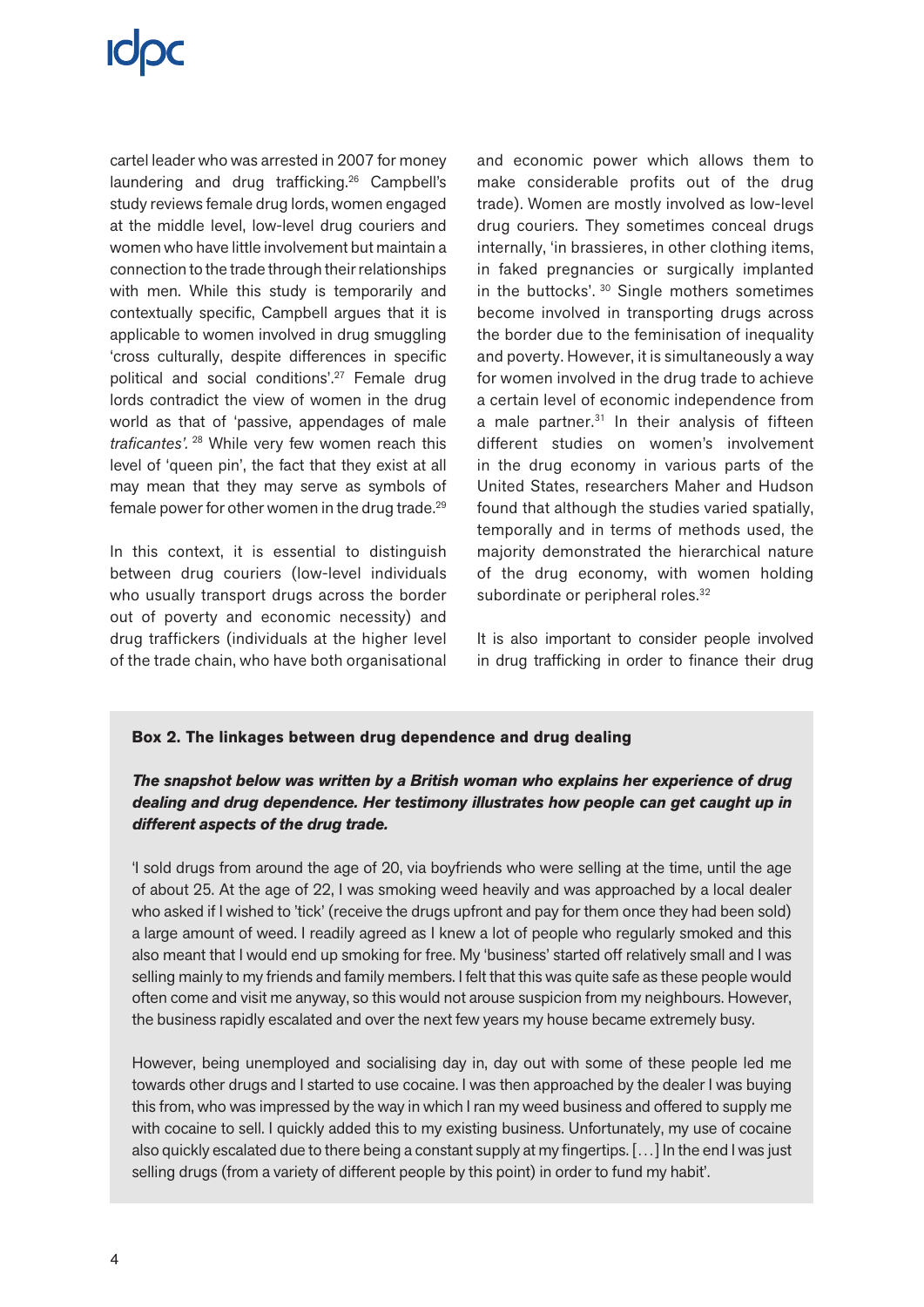dependence. As is the case with poverty, drug dependence should also be considered as a mitigating factor in the imposition of penalties against drug traffickers, and include a health component, such as the possibility to attend evidence-based drug dependence treatment programmes. The snapshot below exemplifies the linkages between trafficking and drug dependence.

#### **Women's involvement in drug consumption**

While precise data on the number of women who use drugs is rarely available, it is estimated that women represent 40 per cent of people who use drugs in some parts of Europe and the United States, 20 per cent in Eastern Europe, Central Asia and Latin American, and between 17 and 40 per cent in certain provinces in China and 10 per cent in other parts of Asia.<sup>33</sup> Recent years have seen a rapid increase in the number of women who use drugs, particularly in Asia and Eastern Europe.34

It should be noted that most women who use drugs consume these substances occasionally, and/or without problems. Therefore, many women who use drugs do not experience some of the problems that will be discussed below. Those that are most affected by drug dependence, drug-related harms and the negative consequences of drug control (see next section of the briefing) are usually women who use drugs in difficult socio-economic

#### **Box 3. The experience of a woman who uses drugs in Ukraine**

*In Ukraine, it is estimated that 290,000 people (that is, 0.9 per cent of the population) use drugs. Of these, approximately 87,000 (30* **per cent) are women. Out of the 165***,006 people who use drugs registered in police databases, only 47 per cent of them (77,840) are registered in hospitals. In October 2010, the criminal liability for possessing small amounts of drugs was restored, which led to a reduction in clients accessing needle and syringe programmes, and an increase of 15 per cent of arrests for drug possession in the first quarter of 2011.*

'"Drugs saved me from suicide", said my female friend from Russia, as we sat in a cafe at the Vienna Conference on AIDS. I am also one of those women who began using drugs to get rid of the emotional pain of rape. Since then, 26 years have passed. During that time I endured more pain and humiliation following calls for help at the hospital.

I was always interested in the question: "When doctors offer a new method of treatment for drug addiction why is nobody watching what happens to a person afterwards?" It is harassment and humiliation, legitimised by one stereotype: she's a "drug addict".

In 1995, I did a "clean blood" procedure, so-called "Hemosorption". A three day course costs the same as two months' average salaries in Ukraine. Three days later, I was discharged from the intensive care unit with clean blood and in abstinence from drugs. The pain ripped through my body, and a desire to inject drugs tore through my brain. I found drugs very quickly, and received the first result of 'treatment' – an overdose.

That night in the hospital ward; tied to a bed with sheets, coming off of the anaesthesia after an unplanned operation. I was in a lot of pain after surgery, and from withdrawal. My whole body was twisted. Waiting for my husband, he will bring heroin. The doctors and nurses, of course, immediately guessed that I was an addict. I asked them to give me pain medication, begging. They replied: "Be patient. You are to blame"'.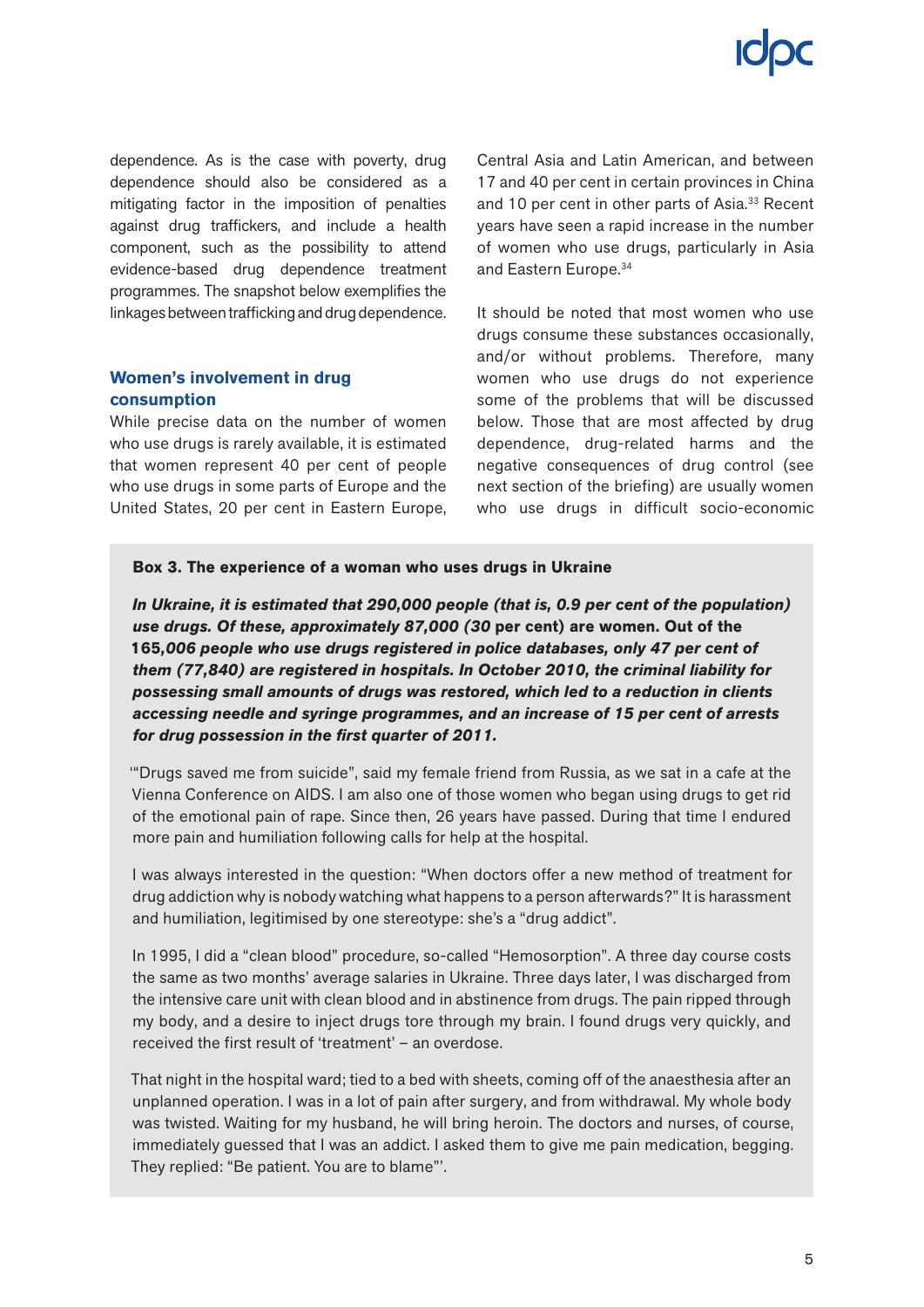environments, living in situations of poverty and are at the margins of society.

Women experience more negative consequences from drug use than their male counterparts.35 Although many women use drugs without experiencing any problems, many other women use drugs in environments of economic deprivation, and their use is often impacted by class and gender inequalities.<sup>36</sup>

In addition, although drug use is generally stigmatised, women's use carries a double stigma, as it is usually seen as contravening the natural roles of women in society as 'mothers, the anchors of their families, and caretakers'.37 The stigma of drug use is also compounded with gender discrimination (see Box 3).

Women are also reportedly more likely to provide sex in exchange for housing, protection, drugs and/or sustenance. They also tend to experience violence from sexual partners and may have difficulty insisting that male sexual partners use condoms, making them more vulnerable to HIV and other sexually transmitted infections (STIs).38 In addition, several studies have found connections between intimate partner violence or sexual violence and the illicit use of controlled drugs, in particular marijuana and crack use.39 Researchers have underlined the need for further research in this area.<sup>40</sup> Often, drug prevention and law enforcement interventions that have been developed around the world do not take due account of all of these connections.41

Women tend to share injecting equipment more frequently than men. Further, when injecting with men, women are more likely to be 'last on the needle', which has attendant implications concerning the risk of transmission of HIV and other blood-borne viruses from the use

### **Box 4. Raising the voice, and promoting the rights, of women who use drugs**

There are two main global networks that seek to represent women who use drugs and protect their basic human rights – the International Network of Women who Use Drugs (INWUD) and the Women and Harm Reduction International Network (WHRIN).

INWUD is a global network that represents women who use drugs in international agencies and with those that undertake international development work. It collaborates with other agencies to 'voice' the issues affecting women who use drugs. As well, INWUD provides women with a safe space (through a list serve) where they can share ideas and challenges they face when seeking support and promote women who use drugs as equal partners and contributors in all aspects of drugs theory and practice, including drug policy, drug law reform and harm reduction development. INWUD also conducts advocacy activities in order to impact on policy and practice.

WHRIN is a global platform that aims to reduce the harms associated with drug use by women and to develop an enabling environment for the implementation and expansion of harm reduction resources for women. It also seeks to facilitate access to high-quality resources, including educational materials, to assist women who use drugs and the people who work with them to improve access to gender-sensitive harm reduction services. Finally, WHRIN advocates for national, regional and international bodies to adopt and implement policies and programmes that promote and support harm reduction interventions that are adapted to the needs of women and girls.<sup>46</sup>

Because of their unique view and expertise, these two networks are a crucial source of information and should be involved in the review, design and implementation of drug policies that affect women who use drugs.<sup>47</sup>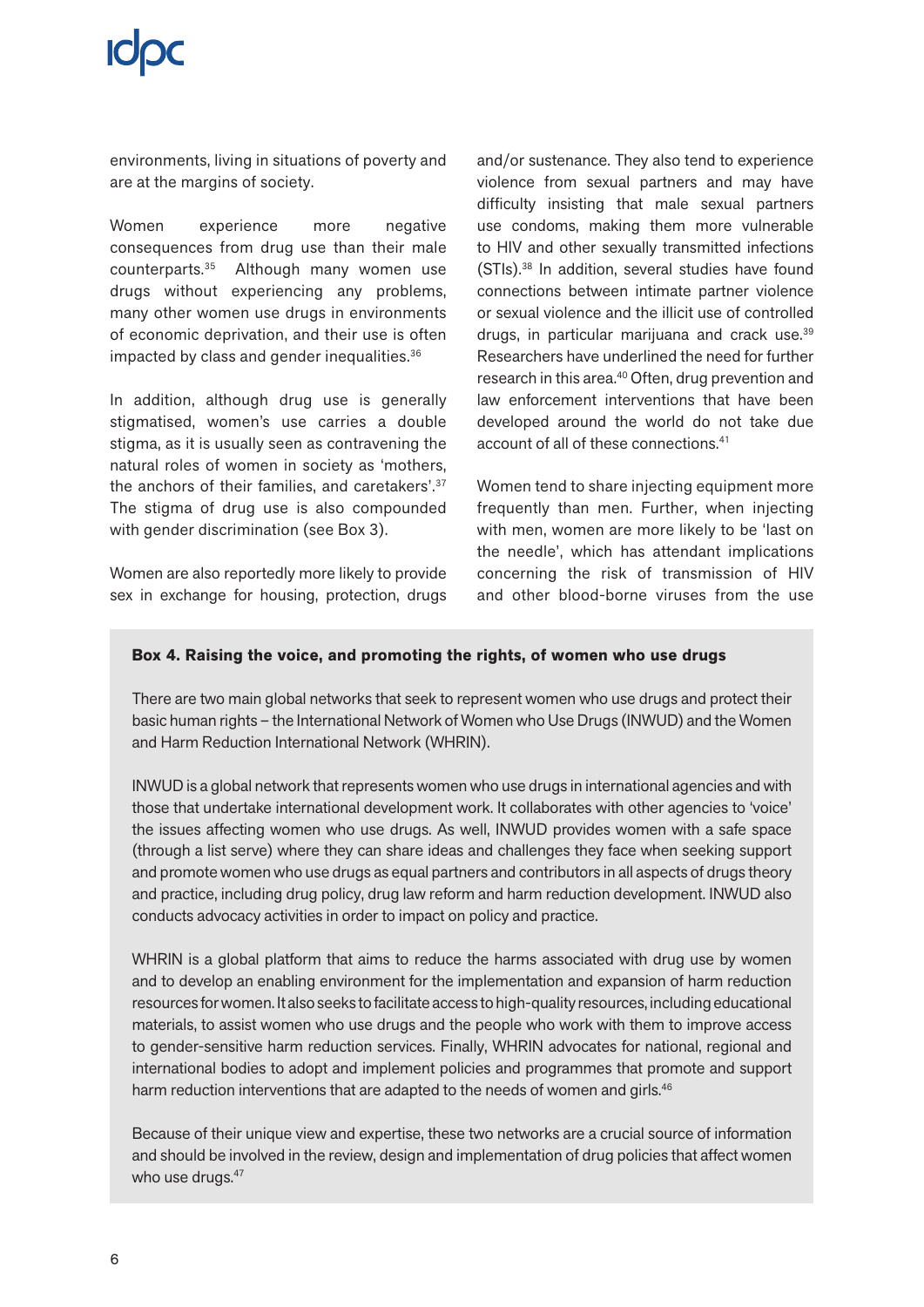of contaminated equipment. Women are also more likely to be injected by someone else, and to continue to be injected by a partner for long periods post-initiation, increasing the risk of transmission of blood-borne viruses.42

Studies across nine European countries found that HIV prevalence was over 50 per cent higher among women who inject drugs than their male counterparts. This figure is most likely much higher in countries where harm reduction programmes are not well developed. One study found that in Mombasa, Kenya, HIV infection was prevalent among 50 per cent of all people who inject drugs, but this figure reached 85 per cent among women who inject drugs.43

The recent report, 'HIV and the law: Risks, rights & health', by the Global Commission on HIV and the Law concludes that the criminalisation of drug use and sex work in many countries are major drivers of the HIV epidemic on a global scale.<sup>44</sup> There is a pressing challenge to develop ways to protect women who use drugs from HIV transmission.45

Recently, various international networks were created to promote the rights of women who use drugs and challenge the impact that some policies could have on them. These notably include the International Network of Women who Use Drugs and the Women and Harm Reduction International Network (see Box 4). These networks are instrumental to document, analyse and seek solutions to the numerous challenges faced by women who use drugs.

### **The Impact of drug policies on women**

There is a general assumption in the literature reviewed that drug laws affect women predominantly as consumers of drugs. While this is indubitably true, there is a significant lack of exploration of the impact of drug control on women involved in other sectors of the international drug market.<sup>48</sup> Although a growing amount of studies consider women's roles as producers, consumers and traffickers,<sup>49</sup> much research focuses on women who use drugs, rather than on analyses of how drug policies impact women who are engaged in all aspects of the drug trade.<sup>50</sup> This section seeks to address this particular point.

#### **Exacerbation of poverty**

The involvement of people, and sometimes entire families, in drug production, trafficking and/or consumption often results from a variety of coercive forces '...often driven or even necessitated by poverty and social neglect'.51 These drivers are usually overlooked and often worsened by contemporary drug policies that emphasise eradication and prohibition.52 Our analysis shows that some aspects of drug control are particularly harmful to women.

Current policies have detrimental consequences for people who are dependent on drug crops for survival. Although drug crops generate an amount of household income in poppy production areas, there is scant evidence to suggest that drug production can lead to sustainable economic and social development.<sup>53</sup> In an illicit, unregulated market, appropriate mechanisms do not exist to ensure that growers receive a fair price for the goods they produce. A regulated market might be able to ensure that subsistence farmers are properly remunerated. In Vietnam, for example, areas that cultivate poppy have the lowest household income in the country. 54 In Pakistan, the average income for those households producing drugs was half of the national average.<sup>55</sup> Crop eradication campaigns often lead to the destruction of both crops destined for the drug market and food crops (and therefore of farmers' only means of subsistence), forcing entire groups to relocate to more isolated areas. Prohibition-led drug policies have specific negative impacts on women and girls. In conflict areas, when men are caught between war factions, women are often left with little choice other than to re-plant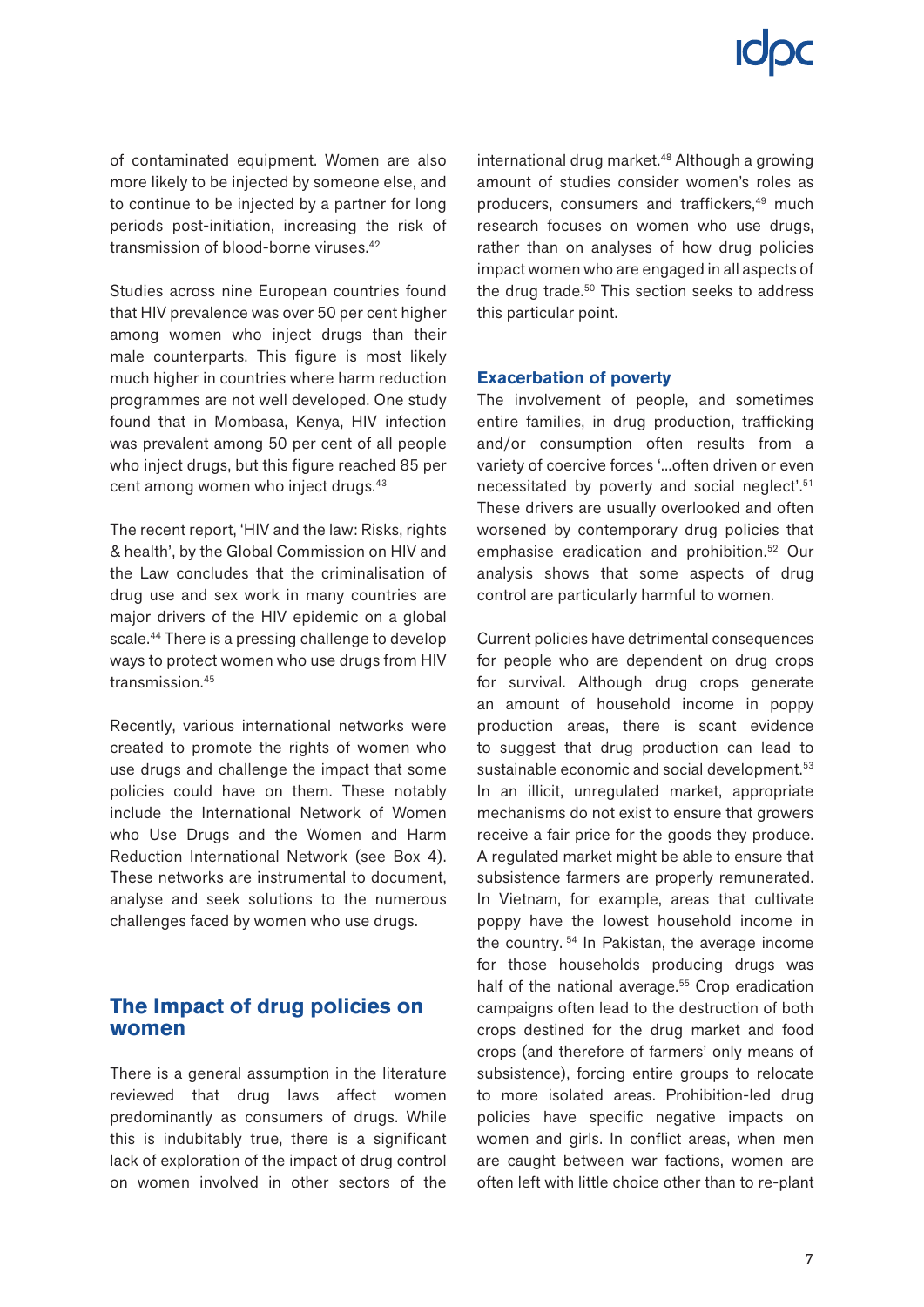drug crops for their and their children's survival. In Afghanistan, law enforcement-led approaches have put poppy-field eradication at the centre of counternarcotics policy.<sup>56</sup> Counternarcotics, counterterrorism and counter-insurgency policies have detrimental consequences on subsistence farmers. They can also have particularly negative effects on girls, child drug users and families. For example, some farmers had reportedly resorted to selling their daughters in order to pay off their opium debts.<sup>57</sup>

Similarly, women involved in drug trafficking mainly do so out of economic necessity. In many countries, laws regarding drug trafficking do not differentiate between the different levels of involvement and power, resulting in low-level drug couriers serving disproportionate penalties, sometimes involving years of imprisonment.<sup>58</sup> This leads to an exacerbation of poverty as those individuals with a criminal record may be denied access to educational or employment opportunities, leaving them with little choice but to engage again in criminal activities. Both men and women become drug couriers and may be affected by disproportionate penalties for their offence. However, women are often those in charge of the household and children. The incarceration of women for lengthy periods of time may result in children having no other choice but to accompany their mother to jail or end up in the streets, often selling or consuming drugs.59 Poverty has now started to be considered in some laws and/or sentencing guidelines as a mitigating factor in courts. This is the case, for example, in the UK, where a review of the country's sentencing guidelines recommended a re-calibration of approaches to sentencing for drug offences.<sup>60</sup>

Drug dependence is also often related to situations of poverty. Evidence from around the world shows that drug dependence remains strongly concentrated among the most marginalised groups of society, and is associated with harsh living conditions and associated trauma.<sup>61</sup> However, it is necessary to point out that not all drug use is driven by poverty. Indeed, as mentioned previously, many people use drugs occasionally and/or without problems. Drug use is also driven by motivations of pleasure, and in many circumstances do not experience any negative consequence to the user's health and social well-being. Those most affected by the consequences badly designed drug control policies are those who use drugs in situations of poverty and social deprivation that often have a strong connection with dependent use. As will be discussed below, many structural, cultural and ideological factors make women particularly vulnerable to health and social problems associated with drug use.

### **Inadequate provision of, and discrimination in accessing, health services**

Social and biological factors often result in women's experiences with drugs different to that of their male counterparts.<sup>62</sup> Nevertheless, drug policies and programmes rarely take account of these differences. This can be illustrated, for example, by the lack of provision of gender-sensitive harm reduction services. Much improvement has taken place to provide harm reduction services to people who use drugs across the world, but many countries do not provide any services or only provide them on a small scale. In addition, although there is evidence to show that providing harm reduction services that specifically target women improves intervention outcomes, gendersensitive interventions have not been integrated into harm reduction services on a global level.<sup>63</sup> This translates into a lack of provision of sexual and reproductive health resources in addition to HIV prevention, treatment and care specifically tailored to the needs of women who use drugs. There is also a chance that women will suffer from breaches of confidentiality in relation to their HIV status and drug use. This can result in harassment, violence and family conflicts or crises.64 In addition, many services do not provide child-care facilities, or do not accept pregnant women or women with children.<sup>65</sup> For women who have children, this acts as a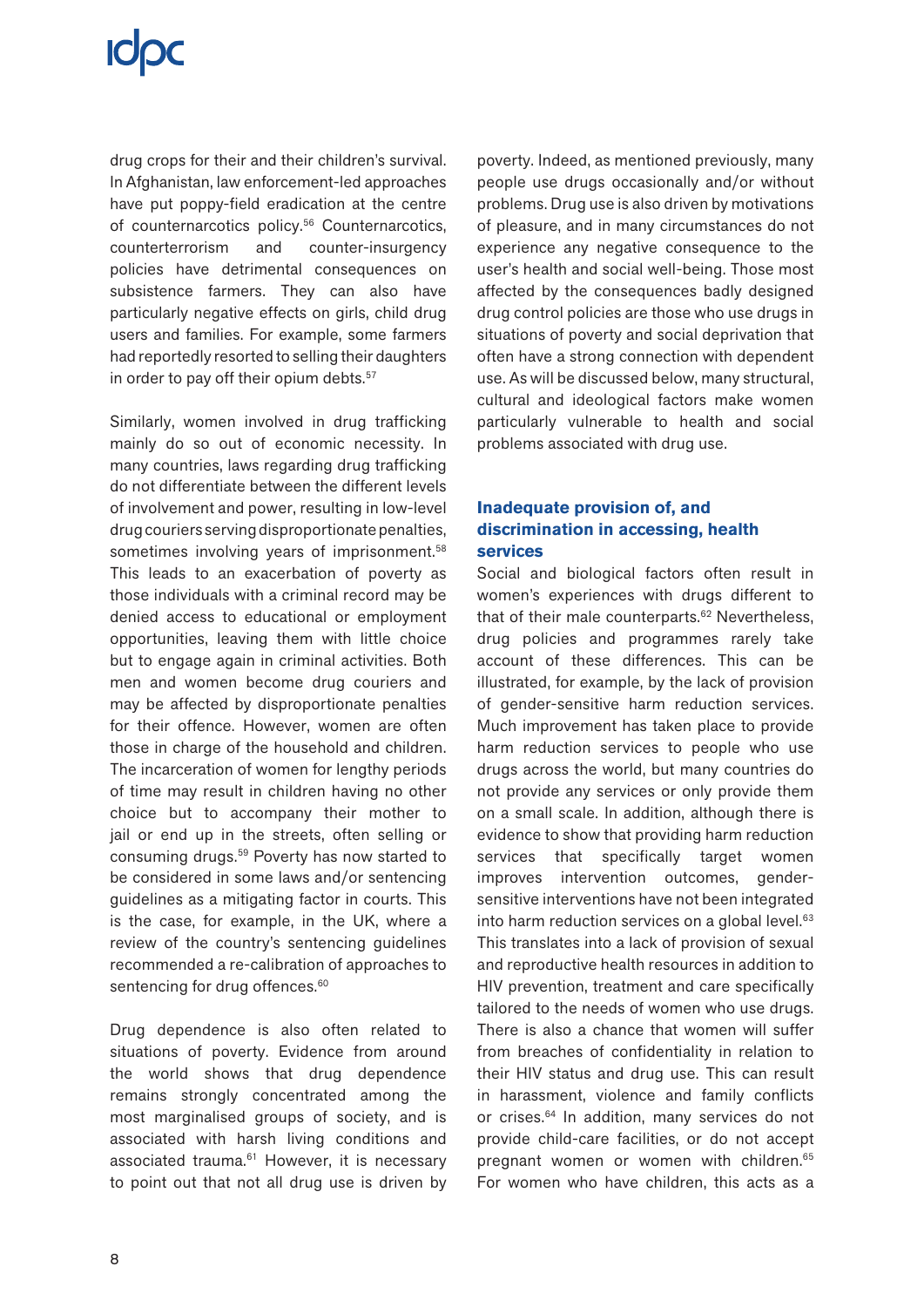significant deterrent to accessing services. Other services may be located in areas that are unsafe for women to travel alone or are located in hard to reach places. Inflexible opening hours can also mean that those women with domestic responsibilities have difficulty accessing the services, and there is often a lack of outreach services which could extend healthcare to potentially hidden populations of women.66 These issues, coupled with the criminalisation of drug use, discourage many women from accessing health, harm reduction and drug dependence treatment services.<sup>67</sup>

Women who use drugs are sometimes characterised as 'the lowest of the low' by both men and women involved in the drug trade.<sup>68</sup> Stigma, abuse and violence towards women who use drugs may be compounded by ideas about what constitutes acceptable behaviour for women. This stigma often constitutes another barrier for women from accessing harm reduction services, HIV prevention, care and treatment, drug dependence treatment, sexual and reproductive health care, as well as other medical services.69 Some countries have sought to address this issue by providing gendersensitive services for women who use drugs (see Box 5).

Drug use and sex work are often intertwined,<sup>77</sup> and the harms associated with sex work and drug dependency can be mutually reinforcing. Research studies have found that sex workers

#### **Box 5. Reducing stigma in Iran, Afghanistan and India with gender-sensitive programmes**

Stigma and discrimination were important factors information the lives of women who use drugs in Iran.<sup>70</sup> The majority of women dependent on drugs have never received any help for their drug use.71 In 2007, a methadone clinic specifically designed for women was established in Tehran. A review conducted by the clinic found that there was a significant uptake of services after it opened in 2007, with almost 100 women registered during the first year of operation. Clients started engaging in consultations with various healthcare professionals, including a psychologist, a doctor, a midwife and a social worker, and consider the clinic to be a supportive environment, offering essential services.72

Centres for women who use drugs have also been set up in Afghanistan, another country where women's drug use is rarely mentioned due to stigma. Laila Haidari, an Afghan woman, sought to break this stigma when she founded two centres for women who use drugs in Kabul;<sup>73</sup> one for men and one for women and children.<sup>74</sup> She also opened a restaurant, which she hopes will be staffed by those who went to the shelters – giving them a chance to learn new skills, rebuild their lives and reduce the stigma attached to drug use, whilst helping her operate a business.<sup>75</sup>

Chanura Kol in Manipur, India is another example of a service which was established to offer care and support services specifically for women who inject drugs. Many women who inject drugs in Manipur are HIV positive and require general and emergency care. The aim of Chanura Kol is to decrease the transmission of HIV and drug relapse amongst women who inject drugs. The project is set to run for three years (2010-2013) and seeks to reach 700 women who use drugs and provide them with care and support. A major element of the project is the provision of income generation support to prevent women relapsing after they have stopped using drugs. Chanura Kol has also filed cases on behalf of sex workers who have been the victims of violence perpetrated by clients, police officers or pimps. The services are offered in a non-discriminatory way free of stigma and moral judgement, based on the principles of harm reduction.<sup>76</sup>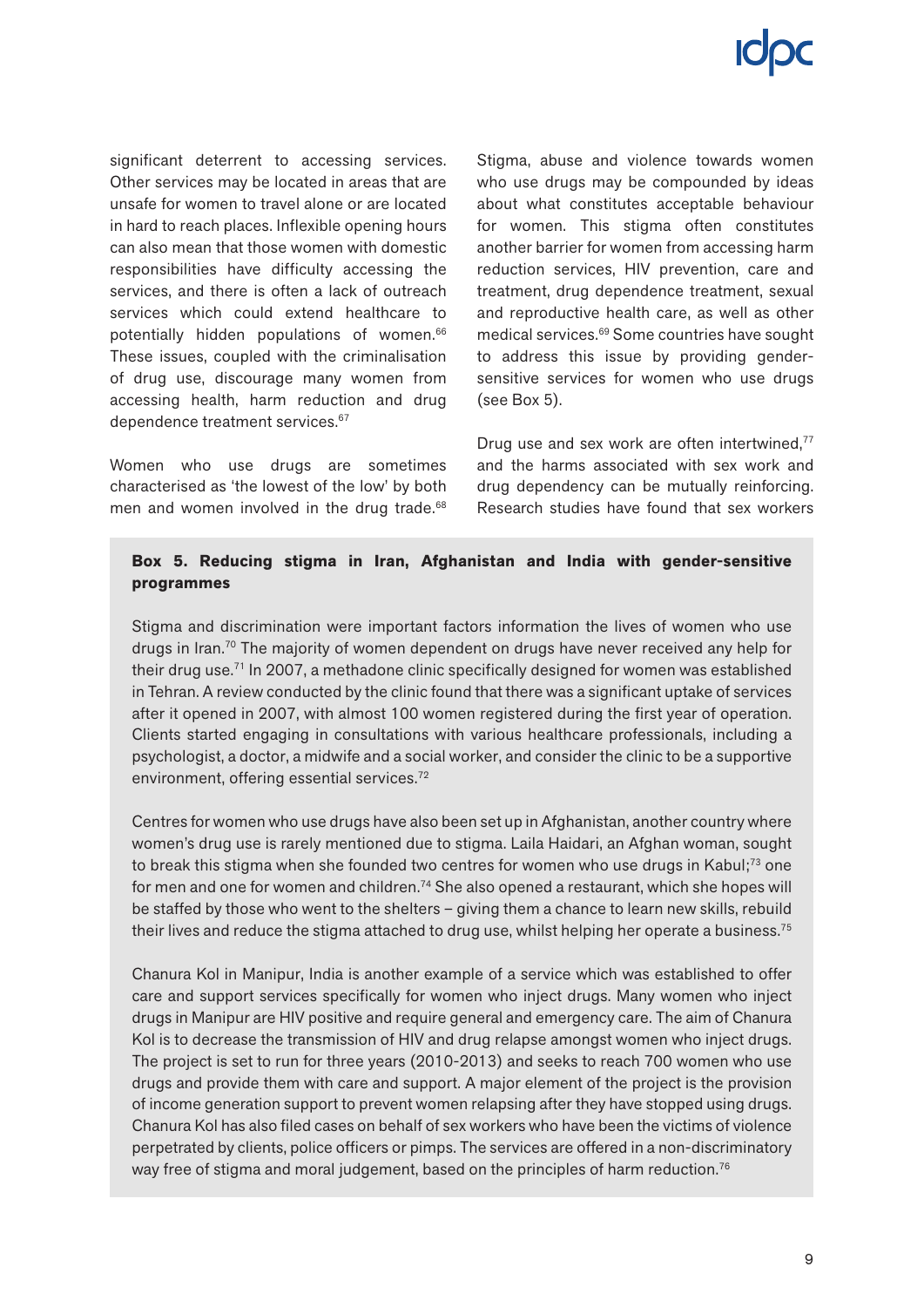who are believed to be using drugs can be prevented from working in safer environments, such as co-operative sex work establishments. This can mean that open, street-based and relatively dangerous markets become the only ones available to sex workers who use drugs.78 Sex workers can also face restricted access to harm reduction services, and usually face stigma and discrimination with health care services.79 Women who use drugs and engage in sex work therefore often face dual discrimination and vulnerability. As mentioned previously, women are often at a higher risk of contracting HIV, partly due to the criminalisation of sex work and drug use. It is estimated globally that sex workers are about eight times more likely to be infected with HIV than other women. $80$  In developing countries, this rate is estimated to be fourteen times higher than women not engaged in sex work.<sup>81</sup> Such a high risk of infection has implications for the sex workers themselves, their sexual partners, their clients and the clients' partners.<sup>82</sup>

Incarcerated women who use drugs usually have even more difficulty accessing life-saving medical services. In the USA, imprisoned women have higher rates of HIV, hepatitis C and serious mental illnesses than among the general population, but may be denied basic medical care.83 An EMCDDA report also found that because there are significantly less imprisoned women than men, there is a lack of specialised care services for women.<sup>84</sup> As a result of the lack of evidence-based drug dependence treatment services, self-harm and depression are reported amongst women who are withdrawing from drugs.85 In Europe, for example, it is estimated that up to 80 per cent of women in prison have a diagnosable mental health problem, often coupled with drug use. Although approximately 4 per cent of prisoners in Europe are women, around 50 per cent of all self-harm incidents in prison are carried out by women. Death rates on discharge are also substantially higher for women than for men.<sup>86</sup>

#### **Ethnicity, discrimination and drug control**

Those who suffer most from prohibition-led approaches are generally ethnic minorities, economically vulnerable people and other marginalised groups (see Box 6).<sup>87</sup> Female drug couriers in Ecuador, for example, are often motivated by poverty and constitute a large

#### **Box 6. Racial discrimination in drug law enforcement in the UK**

### *In the snapshot below, a black British woman discusses her experience of being regularly stopped and searched for drugs, highlighting how the current practice can facilitate a lack of confidence and trust towards the police.*

'On some of the occasions when the police didn't make me feel too uncomfortable, it was like "okay its nothing, cool breeze". I could then go along on my daily route and it was nothing, but on most of the occasions I would just go home and stay in my house and be like "well I don't really wanna go out anymore" because I haven't done anything so what I am being stopped and searched for on so many occasions. Once or twice is fine, but on so many occasions it's a bit of a deterrent to go out […].

To say I have a good relationship or a good eye view of the police, not really. My views are pretty negative. As far as I see it they are the police and I am me. They have got to do their job, so stop and search and do your job […]. I think it would take a lot for me to go to the police. If I felt like I could handle it myself without committing a crime then I wouldn't approach them'.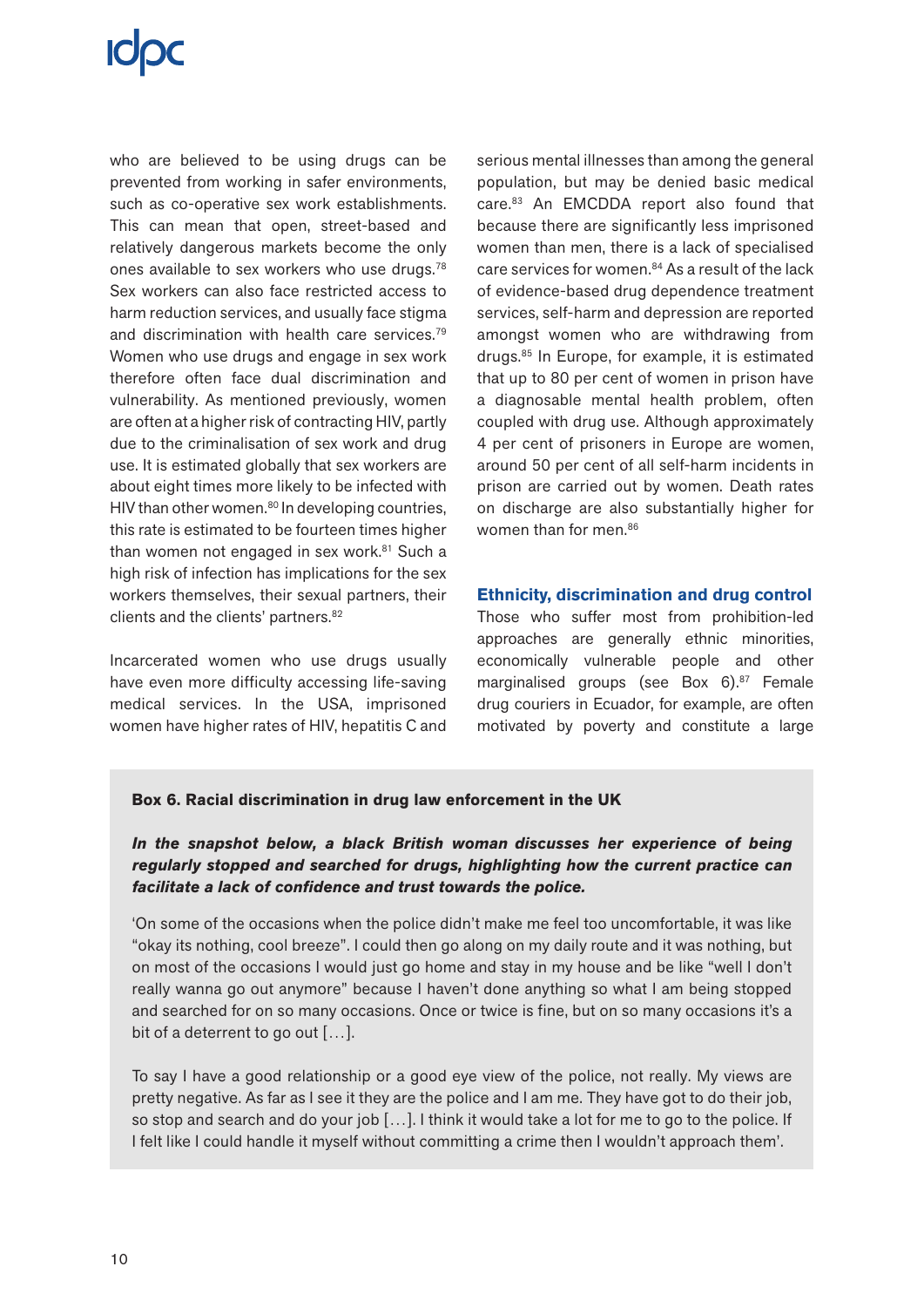proportion of the prison population.<sup>88</sup> Similarly, in Canada and the USA, ethnic minorities are more likely to be incarcerated for drug related offenses than their Caucasian counterpart, especially amongst Native American, aboriginal and First Nations' people.<sup>89</sup> In the USA, African American women are seven times more likely to be incarcerated than Caucasian women and almost 70 per cent of those imprisoned were found to be single parents responsible for young children prior to being put in prison.90 Policies are often detached from the socio-economic reality of women who are living in poverty.<sup>91</sup> Current drug policies and their implementation seem to exacerbate discrimination based on class and race.92 In the USA, welfare acts such as the Temporary Assistance for Needy Families (TANF) prevent people convicted with state or federal offenses from being eligible for food stamps or any state form of cash assistance.<sup>93</sup> Such policies disproportionately affects the groups of women most criminalised for their drug-related activities (i.e. African American women), and impacts their ability to access health and social services, find and maintain adequate housing and employment, and break out of poverty-ridden situations.

There is a lack of knowledge about the ways in which interactions between gender and ethnicity shape experiences for men and women within specific drug markets and the broader drug economy.94 The categories of gender, race and class are just as relevant to power relations and social stratification systems as are evident in the formal economy.<sup>95</sup> The complexity of such dynamics is glaringly absent from current drug policies.

### **Increased numbers of women incarcerated for drug offences**

As a result of the increased involvement of women in all aspects of the drug trade and of the punitive nature of drug control in most regions of the world, women are more represented in criminal justice systems and prison populations worldwide than ever before.

In Mexico, the number of women in prison increased by 592 per cent between 1977 and 2001, mainly because of mandatory minimum sentencing laws in place since the early 1970s. This makes women the fastest-growing prison population across the nation for drug offences.96 Across Europe and Central Asia, there are approximately 31,000 women in prison for drug offences – representing 28 per cent of the female prison population in this region.<sup>97</sup>

Women in penal institutions worldwide are generally young, have a low level of education and have dependent children.<sup>98</sup> A study undertaken by the European Commission found that many incarcerated women in Europe did not have financial security prior to incarceration, had never been employed or had held low-paid jobs with no job security, did not have secure accommodation, had a low level of education, were foreign or belonged to ethnic minorities and had been victims of physical and/or sexual violence.<sup>99</sup> In the USA, more women are convicted for non-violent drugrelated crimes than for any other as a result of mandatory minimum sentencing laws. Although men still greatly outnumber women in arrests for drug-related crimes, women now comprise the fastest increasing prison population nationwide for drug offences.<sup>100</sup> It is estimated that between 1986 and 1999, punitive drug policies have resulted in an increase in the female prison population in the USA by up to 888 per cent.101

Incarcerated women who use drugs often face deteriorations in their general health and social ties during incarceration and as such face a very difficult period of reintegration into society following release.<sup>102</sup> In the USA, Russia and Georgia, for example, people who have been convicted for drug offenses or who are identified as drug users risk being denied public housing and other benefits, risk losing custody of their children and face discrimination from employers, courts, doctors and educational institutions.103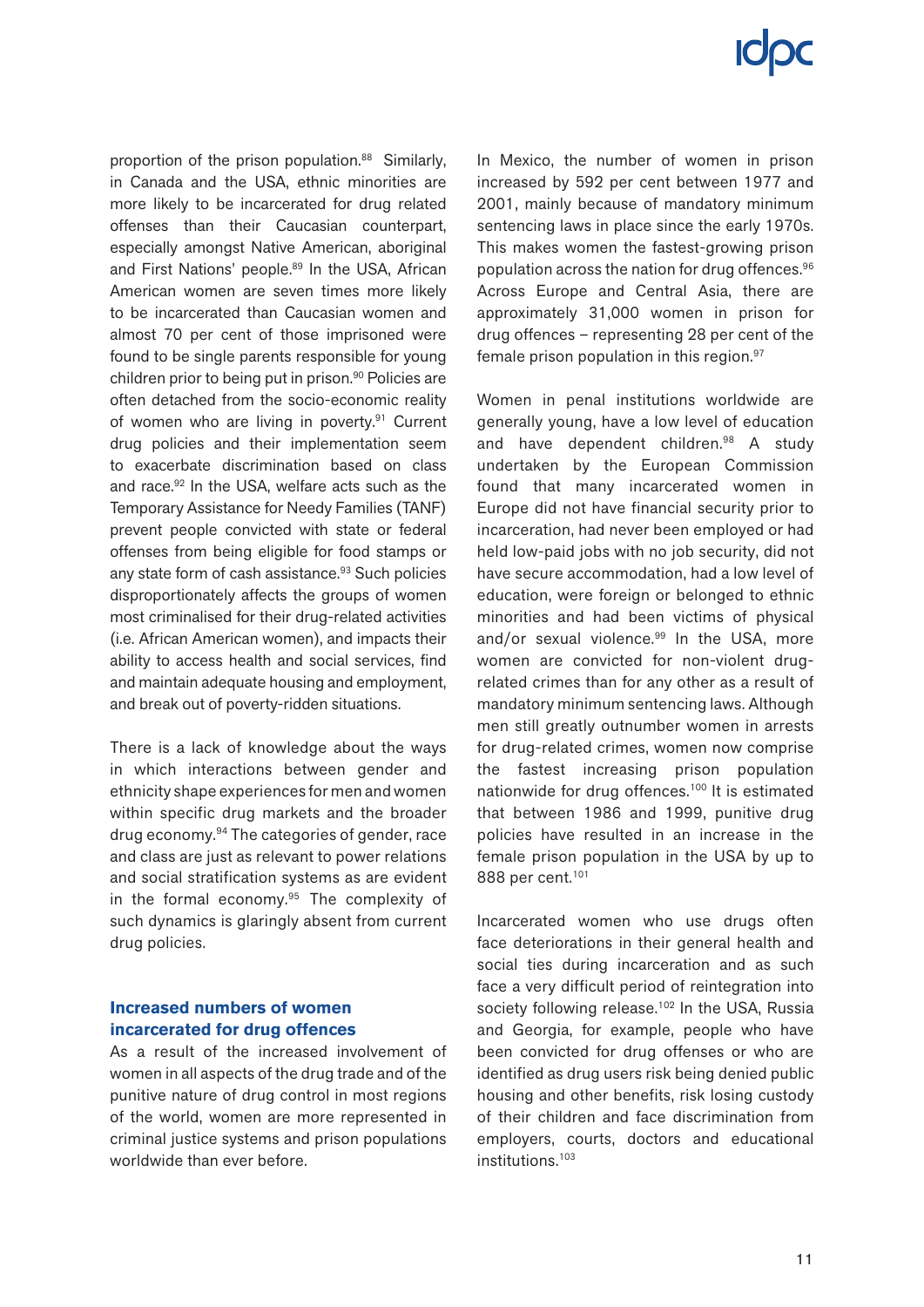In 1999, the UN Special Rapporteur on Violence against Women stated that many women who are incarcerated for drug-related offences could be better served by community-based welfare and social support systems. However, this is yet to happen in many parts of the world.104 There is a pressing need for a removal of harsh drug laws and the provision of appropriate services for children while their mothers, who are often their primary carers, are in prison. For instance, Argentina has recently reviewed the national regime of drug sanctions. In 2012, a draft piece of legislation was introduced in Parliament proposing to decriminalise drug possession for personal use and to lower the minimum penalty range for smuggling of drugs. This was justified by the fact that many people employed by criminal organisations to transport small amounts of drugs were women from disadvantaged backgrounds, who are often coerced into such activities.105

### **Law enforcement, imprisonment and parenting**

Families and motherhood are dramatically reconfigured and disrupted by policies based on harsh punishment and imprisonment for women involved in the drug trade.<sup>106</sup> The majority of the time, women are incarcerated for non-violent offences and come from economically and socially marginalised backgrounds, with a main driver of crime being poverty. Many of these women are mothers. In Ecuador, for example, women (many of whom have children) are particularly vulnerable towards being engaged in micro-trafficking because of poverty and lack of any employment opportunity in the legal economy. Once imprisoned, the chances for women to make positive changes in their lives and move away from the drug trade become even more unattainable.107

A recent study in the USA found that arresting, detaining, prosecuting and taking other legal actions against pregnant women who use drugs draws attention away from existing inadequacies in health care, the absence of policies to support pregnant women, the lack of social services for children and the failings of punitive drug policies. The study also found that current measures undertaken in the criminal justice system and family and drug courts that attempt to 'protect the foetus' in fact undermine foetal and maternal health and are not conducive to producing effective strategies for addressing the needs of pregnant women who use drugs and their families.108 No state in the USA specifically criminalises drug use during pregnancy, but prosecutors have made attempts to draw upon criminal laws currently in existence in order to attack prenatal substance use. Currently, fifteen states regard drug use during pregnancy as child abuse, and in three states (Wisconsin, South Dakota and Minnesota) it is grounds for civil commitment.<sup>109</sup> Although there are programmes for pregnant women to receive drug dependence treatment, only four states prohibit publicly funded treatment programmes from discriminating against pregnant women.<sup>110</sup> All leading US medical organisations that have studied drug use during pregnancy have concluded that this is a health issue that should be addressed through education and community-based family treatment rather than through the criminal justice system.111

Pregnant women who use drugs also face considerable stigma and discrimination.112 Sterilisation campaigns further compound this stigma and are a violation of human rights. Project Prevention, an organisation that offers a one-off payment to women who use drugs to be sterilised was started in the USA and has since branched out to the UK. This programme offers women who use drugs payment for longterm contraception (as the British Medical Association ethical requirements prevented the organisation from offering money for sterilisation).<sup>113</sup> Recently, the organisation began operations in Kenya, where the programme pays women living with HIV to accept long-term contraception.114 The project has been strongly criticised as taking an extremely stigmatising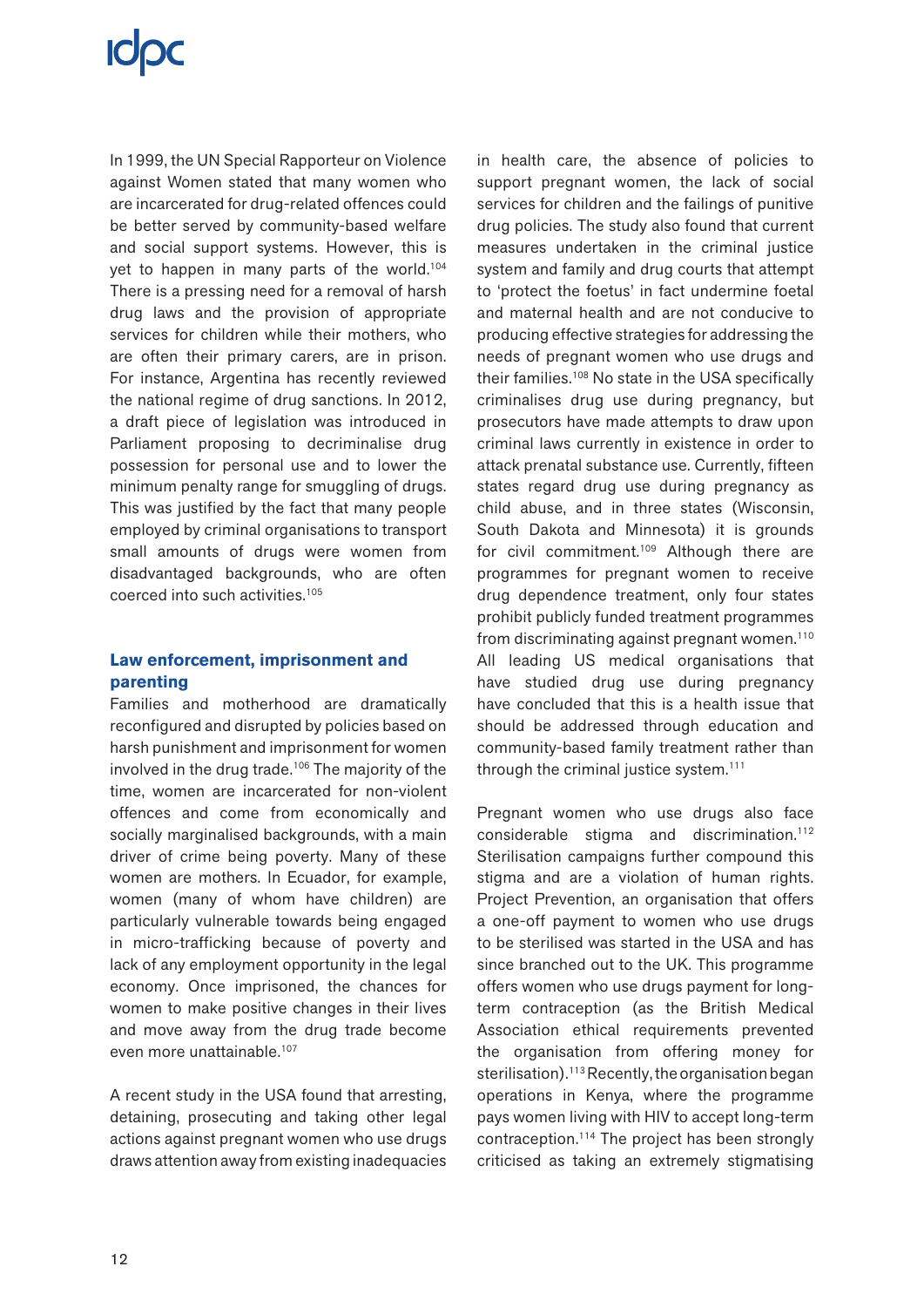and demeaning approach to women who use drugs and to women living with HIV, and for not allowing women to make informed decisions about their reproductive health.<sup>115</sup> Furthermore, providing monetary incentives for women to accept sterilisation or long-term contraception has been condemned as being coercive and a violation of reproductive choices and rights.116 In Norway, pregnant women who use drugs may lose the right to personal freedom and remain under the control of ward staff until they give birth or decide to terminate the pregnancy.<sup>117</sup> Norway is the only country where social workers have the right to incarcerate pregnant women who are dependent on drugs.<sup>118</sup> A combination of stigma and pressure to have an abortion can mean that women who use drugs have limited access to prenatal care. One of the many negative effects of such a policy is the lack of access to services designed to prevent vertical transmission of HIV amongst pregnant women who inject drugs living with HIV, as well as general healthcare services to ensure that pregnancy and childbirth occur in healthy conditions.119

Many women are also disproportionately affected by the removal of their children from their custody in many countries.<sup>120</sup> It should be recognised that drug use does not by definition make a woman unfit to care for a child. Indeed, while in some cases parental drug use is associated with child mistreatment, drug use by parents does not necessarily equate with abuse or neglect of their children.<sup>121</sup> Research has shown that families in which drug or alcohol use is present are more likely to be reported and re-reported to child protection services, and

### **Box 7. Breaking the Cycle – Parenting and drug use in Canada**

Amidst the austerity measures that have resulted in budget cuts from social and health services, a number of programmes are still thriving to assist pregnant and early parenting women who are dealing with drug and alcohol use issues. Breaking the Cycle is a Toronto-based initiative that aims to address the needs of their clients through a single access site, as well as providing a number of outreach services for pregnant and early parenting women with children up to six years old. Founded in 1995, Breaking the Cycle provides a range of services for their clients, including access to drug dependence treatment, pre- and post-natal care, parenting courses, nutrition and clothing programmes, and a wide range of counselling services. Breaking the Cycle aims to decrease isolation for women and to encourage them to access services by collaborating with other community-based programmes that can refer women to the various agencies and services, including assistance for clients who have unstable housing or are homeless.

Similar centres such as Sheway in Vancouver and Maxxine Wright Place Project in the Fraser Valley, British Colombia, and New Choices in Edmonton, Alberta, offer comprehensive, nonjudgmental care for women in a safe and supportive environment. Such centres continue to slowly develop to a limited capacity throughout Canada. Such initiatives are continuing to slowly grow across the country, as is the case with the HerWay Home programme in Victoria, British Colombia. HerWay Home opened the first phase of their centre in late 2012, and offers basic health and social services, with the aim of expanding to respond to childcare and housing needs. These programmes are therefore moving beyond the traditional and narrow view of drug dependence treatment services, and embrace a holistic notion of caring for pregnant and early parenting for women who use drugs through respect and empowerment.<sup>126</sup>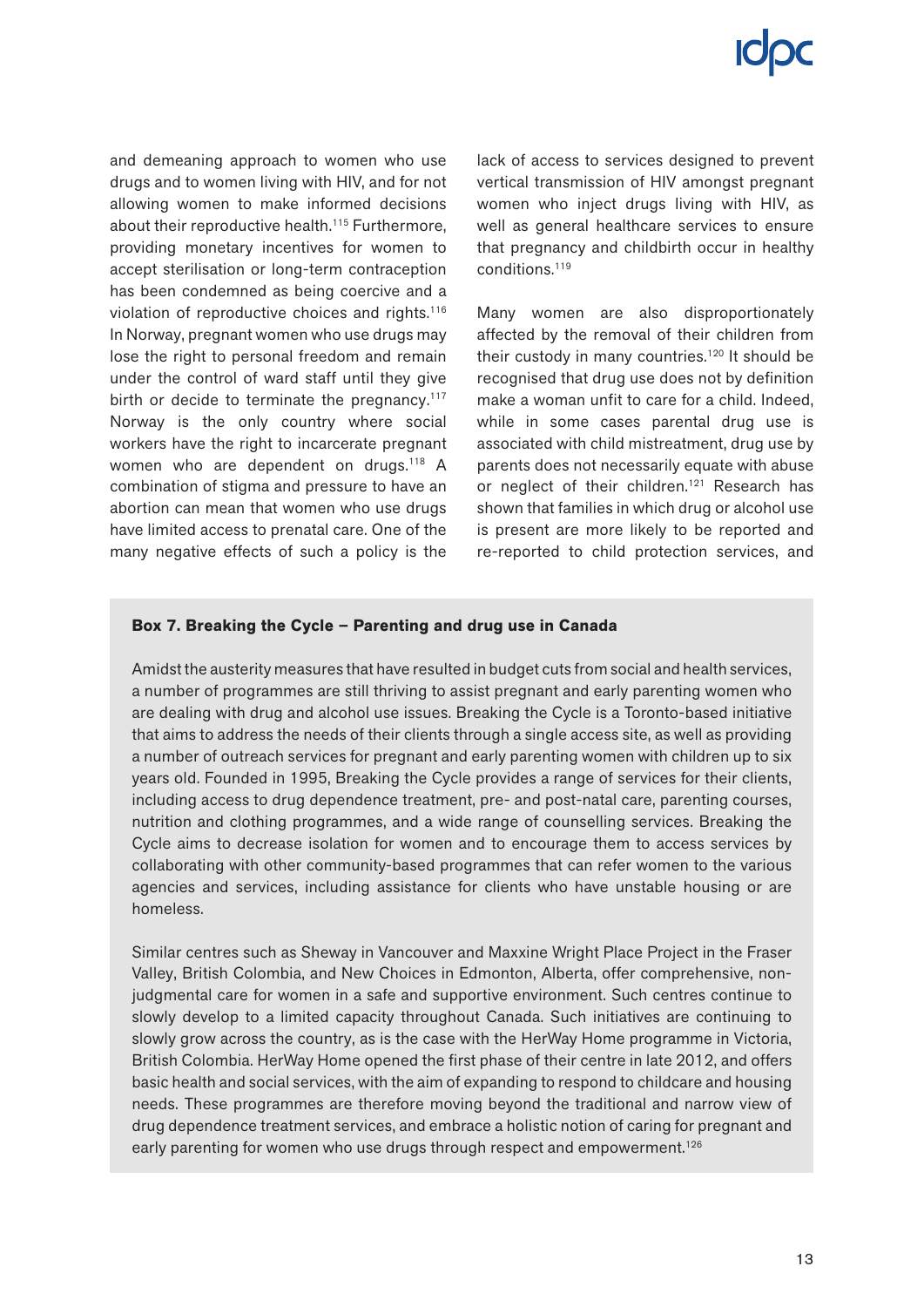are more likely to have children removed from their custody than those families with similar characteristics but no substance use. A recent study from the Australian Child Protection and Mothers in Substance Abuse Treatment found that the focus of policy and practice should be on interventions that address the mental health problems of mothers who use and improve their social support networks.<sup>122</sup> This is supported by research in Canada, a country where children can be removed from families on the basis of parental drug use.<sup>123</sup> Rather than channelling money into providing support for families where there is drug use (such as affordable child care, safe housing and health and social services), money is spent on foster and group homes. The lack of effort to provide supportive services where there is parental drug use is particularly evident in the case of aboriginal and First Nations' families. Nor are there services provided for women who are dealing with the aftermath of having had their children removed from their custody. Studies in Canada have recognised that women's drug use is often shaped by a variety of factors including poverty, physical abuse, punitive drug policies and inequalities in race, class, gender and sexuality.<sup>124</sup> In Kenya, there are no specific policies in place to remove children from the custody of women who use drugs, but as per culture and tradition there are many instances when family and relatives can remove children from their drug using mothers. Often these children are mistreated and put to early exploitative employment. This practice clearly overlooks the health and wellbeing of the mother and the child under the guise of saving the child.<sup>125</sup>

Some programmes have been developed in a few countries to remedy the harmful effects of drug laws and their enforcement on parenting rights. This is the case, for instance, in Toronto, Canada, with the Breaking the Cycle programme (see Box 7).

### **Abuse and violence by law enforcement officials**

Since drug use remains criminalised and governments have often adopted a zerotolerance approach towards people involved in the drug trade, the latter often come in contact with law enforcement authorities, be it the police, prison employees or officials running labour camps for people who use drugs. As a result of the stigma specifically attached to women involved in the illicit drug market, practices of mistreatment, violence and sexual abuse are often reported. One study in Guanxi, China, found that guards at a forced labour camp used HIV testing data to determine which women they could have sex with without using a condom.127

In many countries, the criminalisation of drug possession has resulted in sexual exploitation of women by the police.<sup>128</sup> An assessment in Eurasia in 2009 found that 13 per cent of female respondents in Georgia had been asked for sexual favours during arrest. In Azerbaijan, 15 per cent of those participating in the assessment reported beatings by police, and 7 per cent reported coerced sex or rape by police officers and in Kyrgyzstan, 40 per cent of respondents reported violence perpetrated by police officers.129 In Kazakhstan, it was reported that police arrive at locations where drugs are dealt and conduct body cavity searches. This often leads to demands for sexual favours in exchange for the return of drugs.<sup>130</sup>

In El Inca, the largest women's prison in Ecuador, male prison guards often demand that incarcerated women provide sexual favours in order to obtain access to services or other necessities. Until 2007, guards were able to call for a full body search at any time and such searches, which included a vaginal search, were used as a form of punishment.<sup>131</sup> While international documents such as the United Nations 2010 document Rules for the Treatment of Women Prisoners and Non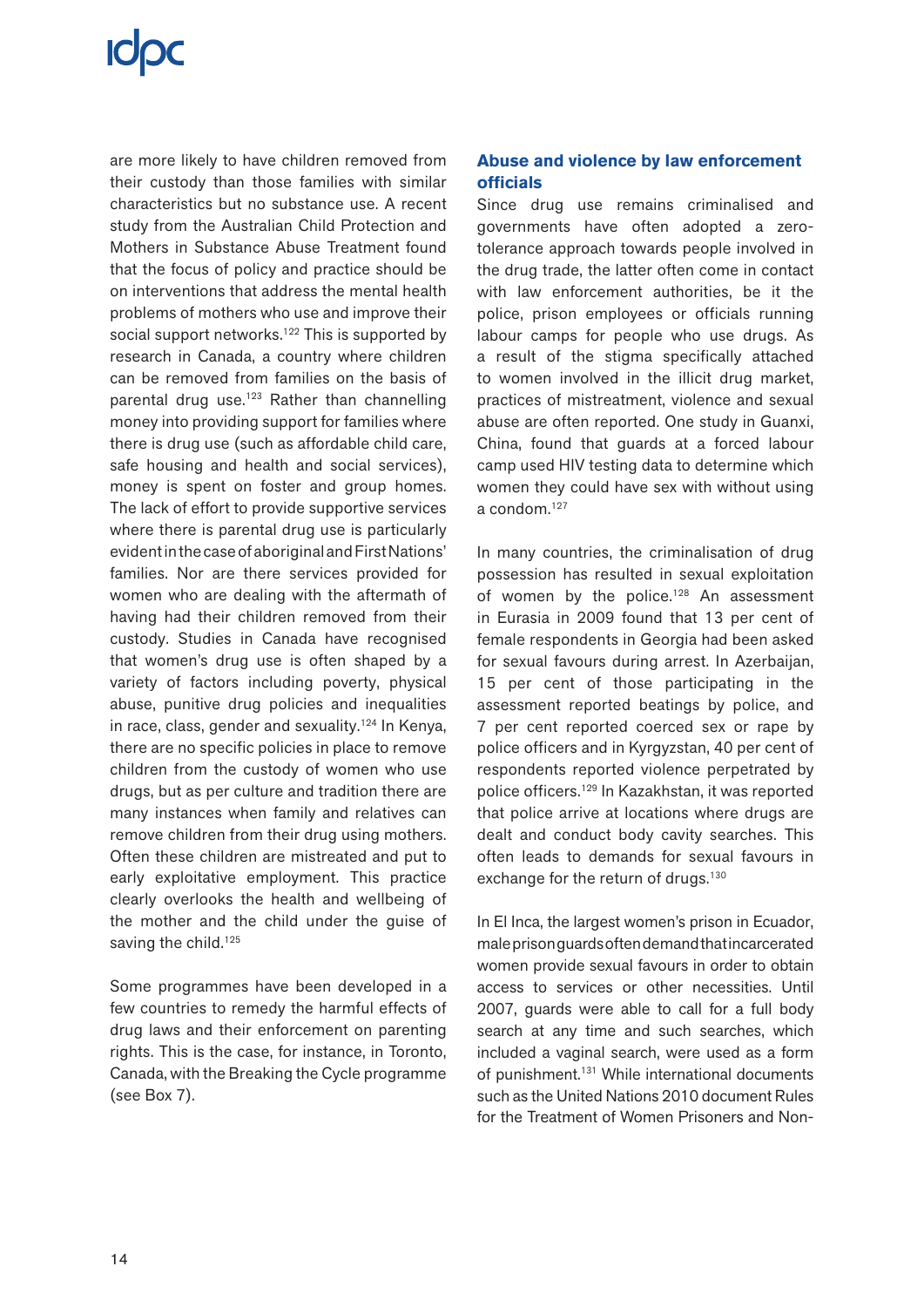custodial Measures for Women Offenders, known as the 'Bangkok Rules', call for fair and equitable treatment of imprisoned women and condemn violence, such rules are not always enforced in practice.132

Police interference in health service provision can also discourage women who use drugs from accessing harm reduction and other health services. A 2008 study in St. Petersburg, Russia found that women who had been subject to police violence at a needle and syringe exchange bus a decade earlier were still apprehensive about accessing harm services.<sup>133</sup>

### **Conclusion and recommendations**

It is clear that current drug policies that emphasise punishments and incarceration are not only ineffective but also have serious negative implications for women's health, social and economic situations, and can result in violations of women's rights. Not only are women affected, but so are their children and families, particularly in cases of incarceration. In order to ensure that gender-sensitive policies and programmes are adequately designed and implemented, it is necessary that:

- Governments should conduct more research into the different ways women are involved in the drug trade and the potential harms that current drug policies can have on them.
- Governments should promote drug policies and programmes that are evidence-based, respectful of human rights principles, gender-sensitive, and that emphasize health and social inclusion.
- Governments should encourage the participation of those directly affected by drug policies in the design and implementation of drug policies.
- In the field of drug production, governments should promote alternative development programmes that integrate gender issues.
- In the field of drug trafficking, drug laws should make a clear distinction between high-level trafficking and minor level offences, such as couriering and lowlevel dealing, and impose proportionate penalties that take into account socioeconomic factors.
- In the field of drug consumption, governments need to ensure that women who use drugs can access gender-sensitive harm reduction and drug dependence treatment services without fear of arrest or stigma and discrimination.
- At the international level, UN agencies should seek to promote better health, development and human rights practices that fully integrate gender issues as a key component of drug policy.

### **Acknowledgements**

IDPC wishes to thank the women who agreed to write the testimonies included in this briefing paper. We would also like to thank Cheryl White, Chair of INWUD, for her valuable comments.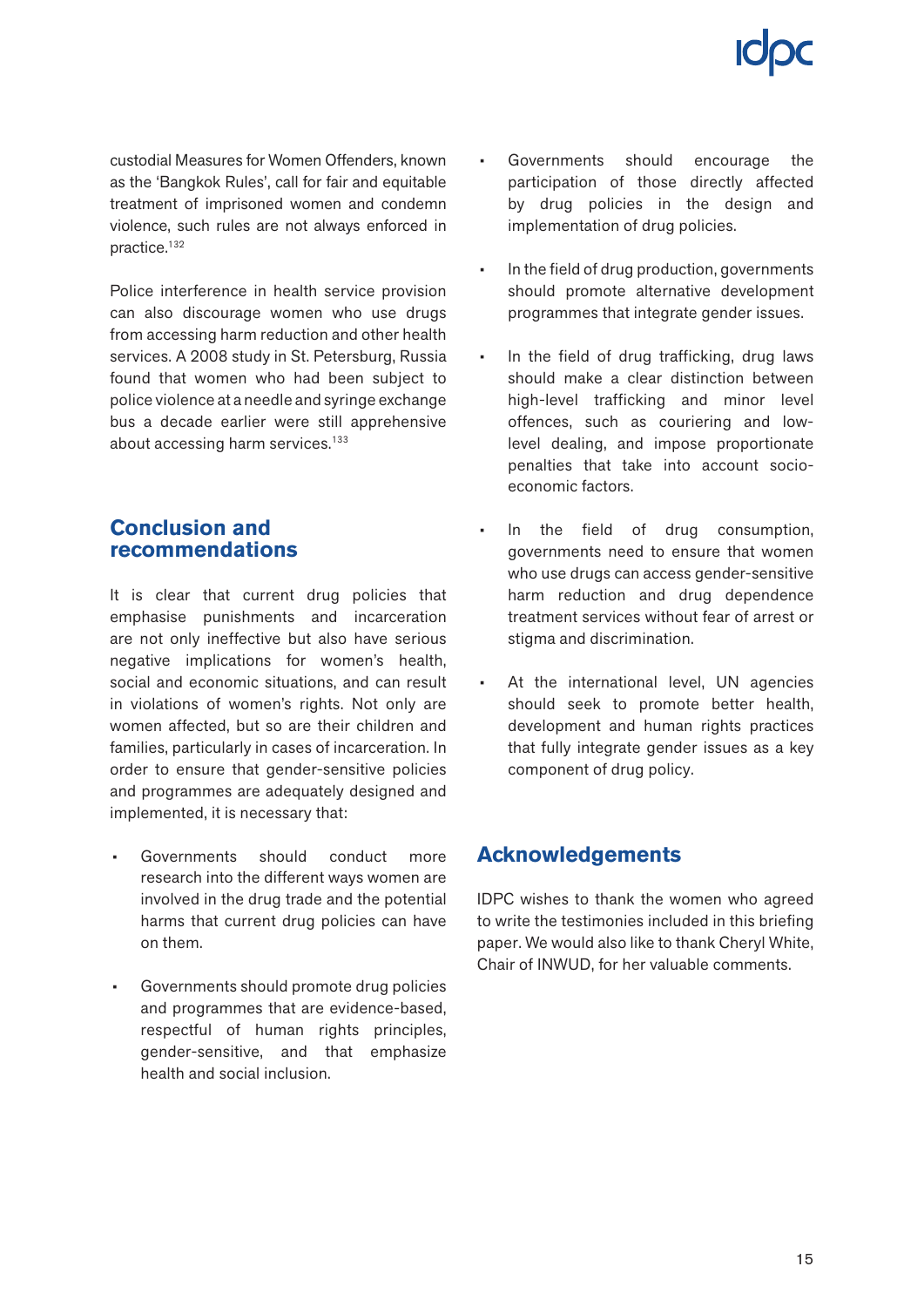### **Endnotes**

- 1 See, for example: Report by the Executive Director of the United Nations Office on Drugs and Crime as a contribution to the review of the twentieth special session of the General Assembly (2008), *Making drug control 'fit for purpose': Building on the UNGASS decade* (E/CN.7/2008/CRP.17), [http://www.unodc.org/documents/commissions/CND-](http://www.unodc.org/documents/commissions/CND-Session51/CND-UNGASS-CRPs/ECN72008CRP17.pdf)[Session51/CND-UNGASS-CRPs/ECN72008CRP17.pdf](http://www.unodc.org/documents/commissions/CND-Session51/CND-UNGASS-CRPs/ECN72008CRP17.pdf)
- 2 See, for example: Global Commission on Drug Policy (2011), *War on drugs*, [http://www.](http://www.globalcommissionondrugs.org/wp-content/themes/gcdp_v1/pdf/Global_Commission_Report_English.pdf) [globalcommissionondrugs.org/wp-content/themes/](http://www.globalcommissionondrugs.org/wp-content/themes/gcdp_v1/pdf/Global_Commission_Report_English.pdf) qcdp\_v1/pdf/Global\_Commission\_Report\_English.pdf ; Global Commission on HIV and the Law (2012), *Risks, rights and health*, [http://hivlawcommission.org/resources/report/](http://hivlawcommission.org/resources/report/FinalReport-Risks,Rights&Health-EN.pdf) [FinalReport-Risks,Rights&Health-EN.pdf](http://hivlawcommission.org/resources/report/FinalReport-Risks,Rights&Health-EN.pdf)
- 3 Barrett, D. (2010), 'Security, development and human rights: Normative, legal and policy challenges for the international drug control system', *International Journal of Drug Policy*, **21**(2): 140-144, doi: 10.1016/j.drugpo.2010.01.005
- 4 Ibid
- 5 United Nations Fourth World Conference on Women Beijing Declaration (1995), [http://www.un.org/womenwatch/daw/](http://www.un.org/womenwatch/daw/beijing/platform/declar.htm) [beijing/platform/declar.htm](http://www.un.org/womenwatch/daw/beijing/platform/declar.htm)
- 6 Fleetwood, J, Haas, N.U. (2001), 'Gendering the agenda: women drug mules in resolution 52/1 of the Commission of Narcotic Drugs at the United Nations', *Drugs and Alcohol Today,* **11** (4), p. 194.
- 7 See, for example: [http://www.un.org/en/ecosoc/about/pdf/](http://www.un.org/en/ecosoc/about/pdf/cnd&ccpcj.pdf) [cnd&ccpcj.pdf](http://www.un.org/en/ecosoc/about/pdf/cnd&ccpcj.pdf)
- 8 Harm Reduction International (2012), *Commanding general confidence? Human rights, international law and the INCB Annual Report for 2011*, [http://idpc.net/](http://idpc.net/publications/2012/04/commanding-general-confidence-human-rights-international-law-and-the-incb-annual-report-for-2011) [publications/2012/04/commanding-general-confidence](http://idpc.net/publications/2012/04/commanding-general-confidence-human-rights-international-law-and-the-incb-annual-report-for-2011)[human-rights-international-law-and-the-incb-annual](http://idpc.net/publications/2012/04/commanding-general-confidence-human-rights-international-law-and-the-incb-annual-report-for-2011)[report-for-2011](http://idpc.net/publications/2012/04/commanding-general-confidence-human-rights-international-law-and-the-incb-annual-report-for-2011)
- 9 CND Resolution 55/5, 'Promoting strategies and measures addressing specific needs of women in the context of comprehensive and integrated drug demand reduction programmes and strategies', [http://www.unodc.org/](http://www.unodc.org/documents/commissions/CND-Res-2011to2019/CND-Res-2012/Resolution_55_5.pdf) [documents/commissions/CND-Res-2011to2019/CND-](http://www.unodc.org/documents/commissions/CND-Res-2011to2019/CND-Res-2012/Resolution_55_5.pdf)[Res-2012/Resolution\\_55\\_5.pdf](http://www.unodc.org/documents/commissions/CND-Res-2011to2019/CND-Res-2012/Resolution_55_5.pdf)
- 10 Resolution 52/1, 'Promoting international cooperation in addressing the involvement of women and girls in drug trafficking, especially as couriers', [http://www.unodc.org/](http://www.unodc.org/documents/commissions/CND-Res-2000-until-present/CND-2009-Session52/CNDResolution_52_1.pdf) [documents/commissions/CND-Res-2000-until-present/](http://www.unodc.org/documents/commissions/CND-Res-2000-until-present/CND-2009-Session52/CNDResolution_52_1.pdf) [CND-2009-Session52/CNDResolution\\_52\\_1.pdf](http://www.unodc.org/documents/commissions/CND-Res-2000-until-present/CND-2009-Session52/CNDResolution_52_1.pdf)
- 11 Ibid
- 12 Fleetwood, J, Haas, N.U. (2001), 'Gendering the agenda: women drug mules in resolution 52/1 of the Commission of Narcotic Drugs at the United Nations', *Drugs and Alcohol Today,* **11** (4): 194.
- 13 UN Women website, [http://www.unwomen.org/about-us/](http://www.unwomen.org/about-us/about-un-women/) [about-un-women/](http://www.unwomen.org/about-us/about-un-women/)
- 14 IRIN humanitarian news and analysis (2004), 'In-depth: Bitter-sweet harvest: Afghanistan's new war', [http://www.](http://www.irinnews.org/InDepthMain.aspx?InDepthId=21&ReportId=62950) [irinnews.org/InDepthMain.aspx?InDepthId=21&Report](http://www.irinnews.org/InDepthMain.aspx?InDepthId=21&ReportId=62950) [Id=62950;](http://www.irinnews.org/InDepthMain.aspx?InDepthId=21&ReportId=62950) Melis, M. & Nougier, M. (2010), *IDPC Briefing Paper - Drug policy and development: How action against illicit drugs impacts on the Millennium Development Goals*, [http://dl.dropbox.com/u/64663568/library/Drug%20](http://dl.dropbox.com/u/64663568/library/Drug policy and development briefing.pdf) [policy%20and%20development%20briefing.pdf](http://dl.dropbox.com/u/64663568/library/Drug policy and development briefing.pdf)
- 15 IRIN humanitarian news and analysis (2004), 'In-depth: Bitter-sweet harvest: Afghanistan's new war', [http://www.](http://www.irinnews.org/InDepthMain.aspx?InDepthId=21&ReportId=62950) [irinnews.org/InDepthMain.aspx?InDepthId=21&Report](http://www.irinnews.org/InDepthMain.aspx?InDepthId=21&ReportId=62950) [Id=62950](http://www.irinnews.org/InDepthMain.aspx?InDepthId=21&ReportId=62950)
- 16 Campbell, H. (2008), 'Female drug smugglers on the U.S.-Mexico border: Gender, crime, and empowerment', *Anthropological Quarterly*, **81**(1), [http://muse.jhu.](http://muse.jhu.edu/login?auth=0&type=summary&url=/journals/anthropological_quarterly/v081/81.1campbell.html) [edu/login?auth=0&type=summary&url=/journals/](http://muse.jhu.edu/login?auth=0&type=summary&url=/journals/anthropological_quarterly/v081/81.1campbell.html) [anthropological\\_quarterly/v081/81.1campbell.html](http://muse.jhu.edu/login?auth=0&type=summary&url=/journals/anthropological_quarterly/v081/81.1campbell.html)
- 17 Fleetwood, J., Haas, N.U. (2001), 'Gendering the agenda: women drug mules in resolution 52/1 of the Commission of Narcotic Drugs at the United Nations', *Drugs and Alcohol Today,* **11**(4): 194.
- 18 Campbell, H. (2008), 'Female drug smugglers on the U.S.-Mexico border: Gender, crime, and empowerment', *Anthropological Quarterly*, **81**(1), [http://muse.jhu.](http://muse.jhu.edu/login?auth=0&type=summary&url=/journals/anthropological_quarterly/v081/81.1campbell.html) [edu/login?auth=0&type=summary&url=/journals/](http://muse.jhu.edu/login?auth=0&type=summary&url=/journals/anthropological_quarterly/v081/81.1campbell.html) [anthropological\\_quarterly/v081/81.1campbell.html](http://muse.jhu.edu/login?auth=0&type=summary&url=/journals/anthropological_quarterly/v081/81.1campbell.html)
- 19 Ibid
- 20 Cave, D. (2011), 'Mexico's drug war, feminized', *New York Times*, [http://www.nytimes.com/2011/08/14/sunday](http://www.nytimes.com/2011/08/14/sunday-review/mexicos-drug-war-draws-in-women.html?_r=4)[review/mexicos-drug-war-draws-in-women.html?\\_r=4](http://www.nytimes.com/2011/08/14/sunday-review/mexicos-drug-war-draws-in-women.html?_r=4)
- 21 Ibid
- 22 Emmott, R. (2007), 'More women rule, and die, in Mexico's drug gangs', *Reuters*, [http://www.reuters.](http://www.reuters.com/article/2007/04/20/us-mexico-drugs-idUSN2028028620070420) [com/article/2007/04/20/us-mexico-drugs](http://www.reuters.com/article/2007/04/20/us-mexico-drugs-idUSN2028028620070420)[idUSN2028028620070420](http://www.reuters.com/article/2007/04/20/us-mexico-drugs-idUSN2028028620070420)
- 23 Campbell, H. (2008), 'Female drug smugglers on the U.S.-Mexico border: Gender, crime, and empowerment', *Anthropological Quarterly*, **81**(1), [http://muse.jhu.](http://muse.jhu.edu/login?auth=0&type=summary&url=/journals/anthropological_quarterly/v081/81.1campbell.html) [edu/login?auth=0&type=summary&url=/journals/](http://muse.jhu.edu/login?auth=0&type=summary&url=/journals/anthropological_quarterly/v081/81.1campbell.html) [anthropological\\_quarterly/v081/81.1campbell.html](http://muse.jhu.edu/login?auth=0&type=summary&url=/journals/anthropological_quarterly/v081/81.1campbell.html)
- 24 Madi, M. (2004), 'Drug trade in Kyrgyzstan: structure, implications and countermeasures', *Central Asian Survey*, **23**(3-4), pp. 249-273
- 25 Harris, P (2012), 'Fascinated US awaits trial of Mexican drug cartel's 'Queen of the Pacific', *The Guardian*, [http://www.](http://www.guardian.co.uk/world/2012/aug/12/sandra-avila-beltran-mexico-drugs-trial) [guardian.co.uk/world/2012/aug/12/sandra-avila-beltran](http://www.guardian.co.uk/world/2012/aug/12/sandra-avila-beltran-mexico-drugs-trial)[mexico-drugs-trial;](http://www.guardian.co.uk/world/2012/aug/12/sandra-avila-beltran-mexico-drugs-trial) Emmott, R. (2007), 'More women rule, and die, in Mexico's drug gangs', *Reuters*, [http://](http://www.reuters.com/article/2007/04/20/us-mexico-drugs-idUSN2028028620070420) [www.reuters.com/article/2007/04/20/us-mexico-drugs](http://www.reuters.com/article/2007/04/20/us-mexico-drugs-idUSN2028028620070420)[idUSN2028028620070420](http://www.reuters.com/article/2007/04/20/us-mexico-drugs-idUSN2028028620070420)
- 26 Ibid
- 27 Campbell, H. (2008), 'Female drug smugglers on the U.S.-Mexico border: Gender, crime, and empowerment', *Anthropological Quarterly*, **81**(1), [http://muse.jhu.](http://muse.jhu.edu/login?auth=0&type=summary&url=/journals/anthropological_quarterly/v081/81.1campbell.html) [edu/login?auth=0&type=summary&url=/journals/](http://muse.jhu.edu/login?auth=0&type=summary&url=/journals/anthropological_quarterly/v081/81.1campbell.html) [anthropological\\_quarterly/v081/81.1campbell.html](http://muse.jhu.edu/login?auth=0&type=summary&url=/journals/anthropological_quarterly/v081/81.1campbell.html)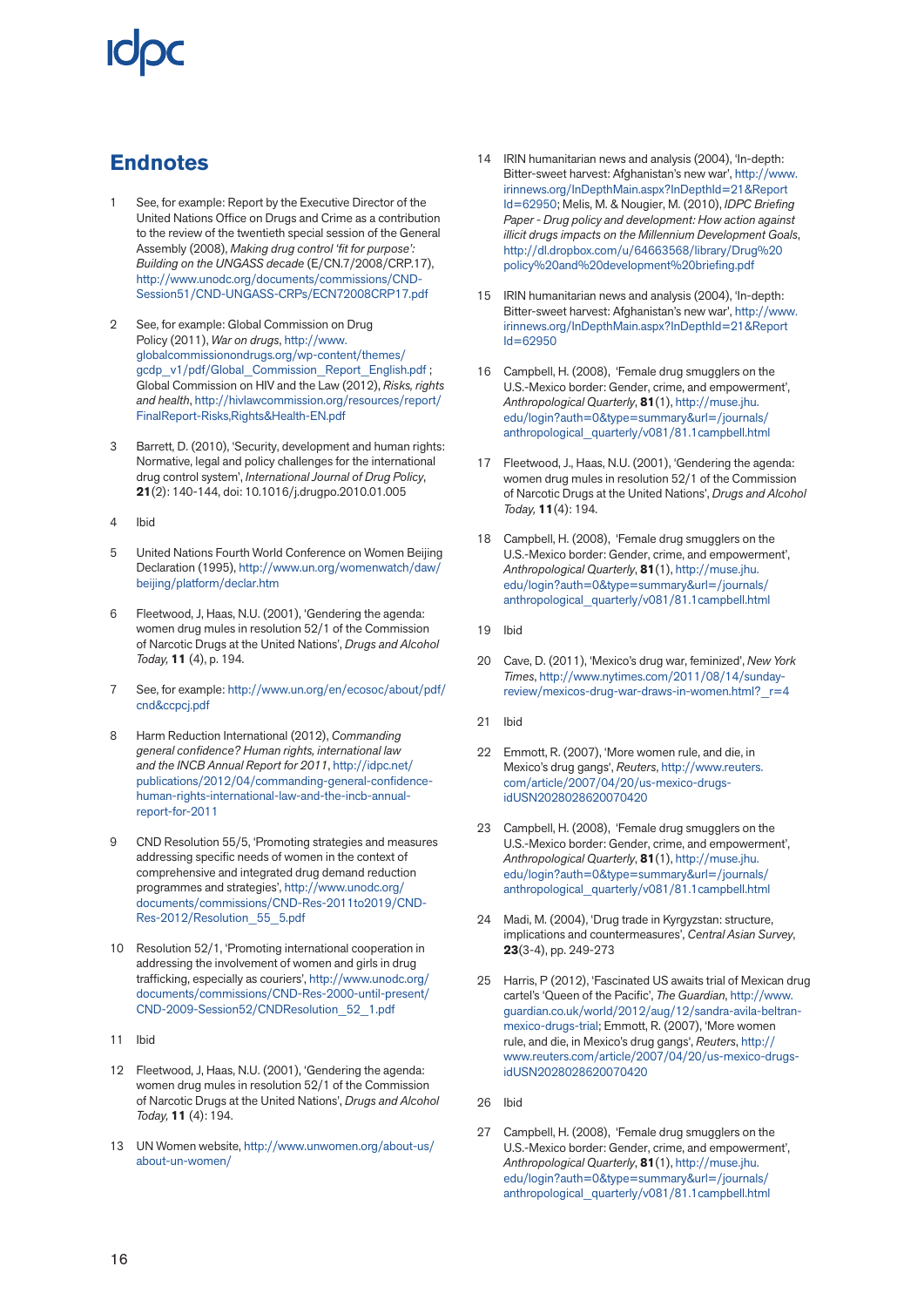- 28 Campbell, H. (2008), 'Female drug smugglers on the U.S.-Mexico border: Gender, crime, and empowerment', *Anthropological Quarterly*, **81**(1), [http://muse.jhu.](http://muse.jhu.edu/login?auth=0&type=summary&url=/journals/anthropological_quarterly/v081/81.1campbell.html) [edu/login?auth=0&type=summary&url=/journals/](http://muse.jhu.edu/login?auth=0&type=summary&url=/journals/anthropological_quarterly/v081/81.1campbell.html) [anthropological\\_quarterly/v081/81.1campbell.html](http://muse.jhu.edu/login?auth=0&type=summary&url=/journals/anthropological_quarterly/v081/81.1campbell.html)
- 29 Ibid
- 30 Ibid
- 31 Ibid
- 32 Maher, L., Hudson, S.L. (2007), 'Women in the drug economy: A metasynthesis of the qualitative literature', *Journal of Drug Issues,* **37**: 805-826, [http://jod.sagepub.](http://jod.sagepub.com/content/37/4/805.full.pdf) [com/content/37/4/805.full.pdf](http://jod.sagepub.com/content/37/4/805.full.pdf)
- 33 Open Society Institute Public Health Program (2007), 'Women, harm reduction, and HIV', [http://www.soros.org/](http://www.soros.org/sites/default/files/women_20070920.pdf) [sites/default/files/women\\_20070920.pdf;](http://www.soros.org/sites/default/files/women_20070920.pdf) Harm Reduction International (2012), *The global state of harm reduction: Towards an integrated response*', [http://www.ihra.net/](http://www.ihra.net/files/2012/07/24/GlobalState2012_Web.pdf) [files/2012/07/24/GlobalState2012\\_Web.pdf](http://www.ihra.net/files/2012/07/24/GlobalState2012_Web.pdf)
- 34 Harm Reduction International (2012), *The global state of harm reduction: Towards an integrated response*', [http://](http://www.ihra.net/files/2012/07/24/GlobalState2012_Web.pdf) [www.ihra.net/files/2012/07/24/GlobalState2012\\_Web.pdf](http://www.ihra.net/files/2012/07/24/GlobalState2012_Web.pdf)
- 35 Davis, T.M., Carpenter, K.M., Malte, C.A., Carney, M., Chambers, S. & Saxon, A.J. (2002), 'Women in addictions treatment: comparing VA and community samples', *Journal of Substance Abuse Treatment,* **23**(1): 41-48, [http://www.](http://www.ncbi.nlm.nih.gov/pubmed/12127467) [ncbi.nlm.nih.gov/pubmed/12127467](http://www.ncbi.nlm.nih.gov/pubmed/12127467)
- 36 Editorial 'Women and drugs across the globe: A call to action' (2008), *The International Journal of Drug Policy,* **19**: 97-98, [https://www.unodc.org/pdf/india/womens\\_corner/](https://www.unodc.org/pdf/india/womens_corner/women_drugs_ijdp08.pdf) [women\\_drugs\\_ijdp08.pdf](https://www.unodc.org/pdf/india/womens_corner/women_drugs_ijdp08.pdf)
- 37 Editorial 'Women and drugs across the globe: A call to action' (2008), *The International Journal of Drug Policy,* **19**: 97-98, [https://www.unodc.org/pdf/india/womens\\_corner/](https://www.unodc.org/pdf/india/womens_corner/women_drugs_ijdp08.pdf) [women\\_drugs\\_ijdp08.pdf](https://www.unodc.org/pdf/india/womens_corner/women_drugs_ijdp08.pdf)
- 38 Open Society Institute Public Health Program (2007), 'Women, harm reduction, and HIV', [http://www.soros.org/](http://www.soros.org/sites/default/files/women_20070920.pdf) [sites/default/files/women\\_20070920.pdf](http://www.soros.org/sites/default/files/women_20070920.pdf)
- 39 World Health Organization/London School of Hygiene and Tropical Medicine (2010), *Preventing intimate partner and sexual violence against women: Taking action and generating evidence* (Geneva: WHO), [http://webcache.](http://webcache.googleusercontent.com/search?q=cache:http://www.who.int/violence_injury_prevention/publications/violence/9789241564007_eng.pdf) [googleusercontent.com/search?q=cache:http://www.](http://webcache.googleusercontent.com/search?q=cache:http://www.who.int/violence_injury_prevention/publications/violence/9789241564007_eng.pdf) [who.int/violence\\_injury\\_prevention/publications/](http://webcache.googleusercontent.com/search?q=cache:http://www.who.int/violence_injury_prevention/publications/violence/9789241564007_eng.pdf) [violence/9789241564007\\_eng.pdf](http://webcache.googleusercontent.com/search?q=cache:http://www.who.int/violence_injury_prevention/publications/violence/9789241564007_eng.pdf)
- 40 El-Bassel, N., Gilbert, L., Wu, E., Go, H. & Hill, J. (2005), 'Relationship between drug abuse and intimate partner violence: A longitudinal study among women receiving methadone', *Public Health,* **95**(3): 465-470, [http://www.](http://www.ncbi.nlm.nih.gov/pmc/articles/PMC1449203/) [ncbi.nlm.nih.gov/pmc/articles/PMC1449203/](http://www.ncbi.nlm.nih.gov/pmc/articles/PMC1449203/)
- 41 Solovitch, S. (2006), 'Women: Drug war's silent victims', *Peoria Journal Star,* [http://www.famm.org/PressRoom/](http://www.famm.org/PressRoom/TheIssueintheNews/WomenDrugWarsSilentVictims.aspx) [TheIssueintheNews/WomenDrugWarsSilentVictims.aspx](http://www.famm.org/PressRoom/TheIssueintheNews/WomenDrugWarsSilentVictims.aspx)
- 42 The Global Coalition on Women and AIDS (2010), *Women who use drugs, harm reduction and HIV* (Geneva: Global

Coalition on Women and AIDS), [http://www.womenandaids.](http://www.womenandaids.net/CMSPages/GetFile.aspx?guid=74d74180-8cba-4b95-931e-90bd0c4abef4&disposition=inline) [net/CMSPages/GetFile.aspx?guid=74d74180-8cba-4b95-](http://www.womenandaids.net/CMSPages/GetFile.aspx?guid=74d74180-8cba-4b95-931e-90bd0c4abef4&disposition=inline) [931e-90bd0c4abef4&disposition=inline](http://www.womenandaids.net/CMSPages/GetFile.aspx?guid=74d74180-8cba-4b95-931e-90bd0c4abef4&disposition=inline)

- 43 Open Society Institute Public Health Program (2007), *Women, harm reduction, and HIV*, [http://www.soros.org/](http://www.soros.org/sites/default/files/women_20070920.pdf) [sites/default/files/women\\_20070920.pdf](http://www.soros.org/sites/default/files/women_20070920.pdf)
- 44 Global Commission on HIV and the Law (2012), *Risks, rights and health*, [http://hivlawcommission.org/resources/report/](http://hivlawcommission.org/resources/report/FinalReport-Risks,Rights&Health-EN.pdf) [FinalReport-Risks,Rights&Health-EN.pdf](http://hivlawcommission.org/resources/report/FinalReport-Risks,Rights&Health-EN.pdf)
- 45 The Global Coalition on Women and AIDS (2010), *Women who use drugs, harm reduction and HIV* (Geneva: Global Coalition on Women and AIDS), [http://www.womenandaids.](http://www.womenandaids.net/CMSPages/GetFile.aspx?guid=74d74180-8cba-4b95-931e-90bd0c4abef4&disposition=inline) [net/CMSPages/GetFile.aspx?guid=74d74180-8cba-4b95-](http://www.womenandaids.net/CMSPages/GetFile.aspx?guid=74d74180-8cba-4b95-931e-90bd0c4abef4&disposition=inline) [931e-90bd0c4abef4&disposition=inline](http://www.womenandaids.net/CMSPages/GetFile.aspx?guid=74d74180-8cba-4b95-931e-90bd0c4abef4&disposition=inline)
- 46 For more information, please visit the WIHRN website: [http://www.talkingdrugs.org/womens-harm-reduction](http://www.talkingdrugs.org/womens-harm-reduction-group)[group](http://www.talkingdrugs.org/womens-harm-reduction-group)
- 47 See, for example: Women's Harm Reduction International Network & International Network of Women Who Use Drugs (2012), *Illicit drug use in pregnancy: An appropriate response*, [http://www.inpud.net/Illicit%20Drug%20](http://www.inpud.net/Illicit Drug use in Pregnancy An Appropriate  Response.pdf) [use%20in%20Pregnancy%20An%20Appropriate%20%20](http://www.inpud.net/Illicit Drug use in Pregnancy An Appropriate  Response.pdf) [Response.pdf](http://www.inpud.net/Illicit Drug use in Pregnancy An Appropriate  Response.pdf)
- 48 The EMCDDA, for instance, has several papers considering women who use drugs, but lacks information on women who are involved in drug production and trafficking. See, for example:<http://www.emcdda.europa.eu/topics/women>
- 49 Studies include: Tammy, A., 'Dimensions of women's power in the illicit drug economy' (2000), *Theoretical Criminology*, **9** (4); Guadalupe, C., Howard, C., Elaine, C., & Elena, A., 'What roles are women playing in Mexico's drug war?' *Inter-American Dialogues*; Fagan, J. (1994), 'Women and drugs revisited: Female participation in the cocaine economy' , *The Journal of Drug Issues,* **24**(2); Laidler, K.A. & Morgan, P. (1997), 'Unchartered terrains: Contexts of experience among women in the Illicit Drug Economy' (1997), *Women & Criminal Justice*, **2**: 85-109
- 50 Fleetwood, J, Haas, N.U. (2001), 'Gendering the agenda: women drug mules in resolution 52/1 of the Commission of Narcotic Drugs at the United Nations', *Drugs and Alcohol Today,* **11** (4): 194
- 51 Barrett, D., 'Introduction: Counting the cCosts of the Cchildren's dDrug wWar', Iin Damon Barrett, D. (ed.)2011), *Children of the dDrug wWar: Perspectives on the Iimpact of Ddrug pPolicies on Yyoung Ppeople,* (International Debate Education Association, (New York, London & Amsterdam: 2011 International Debate Education Association).
- 52 Barrett, D., 'Introduction: Counting the costs of the children's drug war', In Barrett, D. (2011), *Children of the drug war: Perspectives on the impact of drug policies on young people* (New York, London & Amsterdam: International Debate Education Association)
- 53 German Federal Ministry for Economic Cooperation and Development, *Drugs and poverty in the context of international development*, [http://www.](http://www.humansecuritygateway.com/showRecord_fr.php?RecordId=4187) [humansecuritygateway.com/showRecord\\_](http://www.humansecuritygateway.com/showRecord_fr.php?RecordId=4187) [fr.php?RecordId=4187](http://www.humansecuritygateway.com/showRecord_fr.php?RecordId=4187)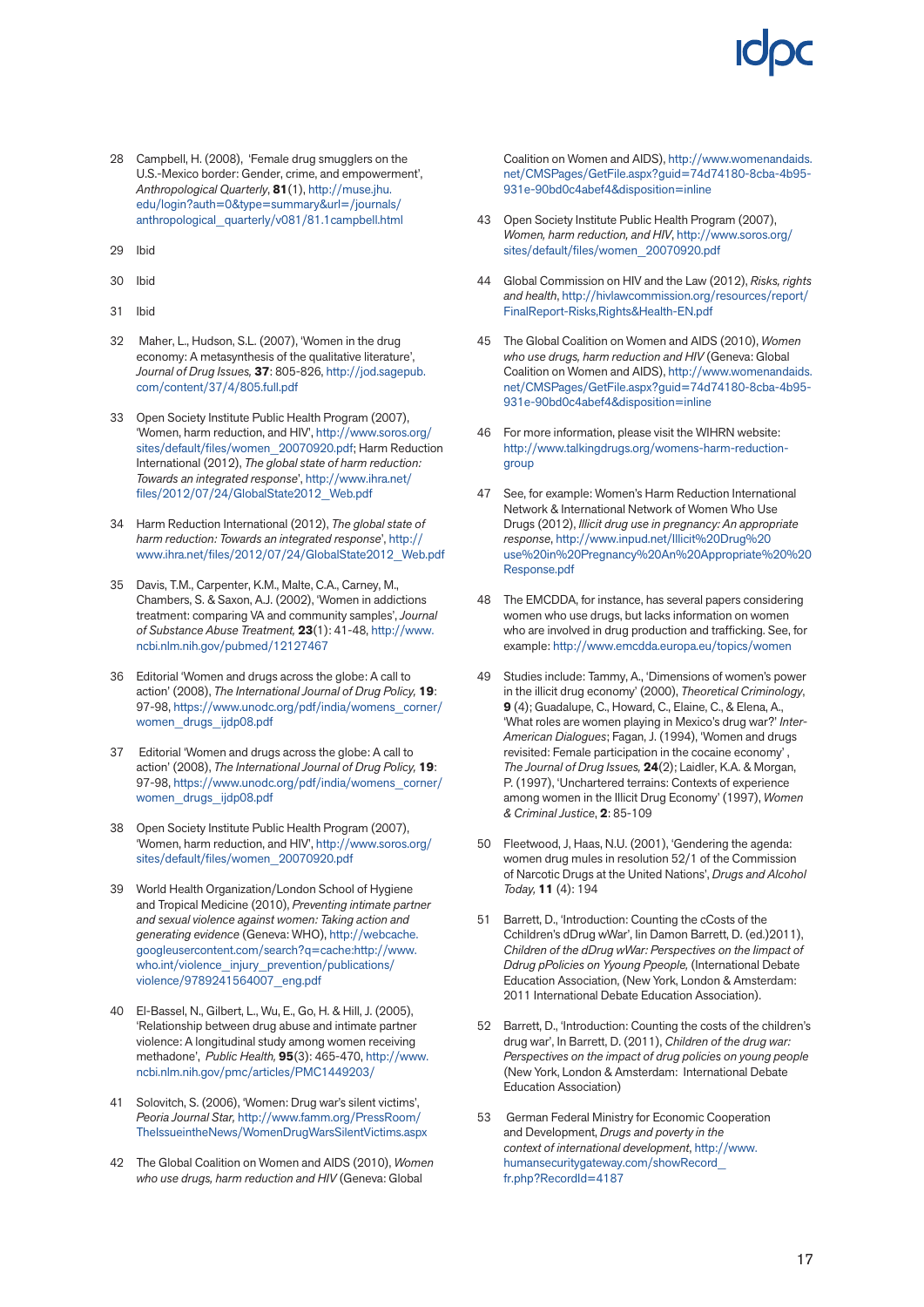- 54 Ibid
- 55 Ibid
- 56 Ahmadyai, A. & Kuonqui, C., 'In the shadows of the insurgency in Afghanistan: Child bartering, opium debt, and the war on drugs, In Barrett, D. (2011), *Children of the drug war: Perspectives on the impact of drug policies on young people* (New York, London & Amsterdam: International Debate Education Association)
- 57 Ibid
- 58 Washington Office on Latin America & Transnational Institute (2011), *Systems overload: Drug laws and prisons in Latin America*, [http://www.druglawreform.info/en/publications/](http://www.druglawreform.info/en/publications/systems-overload/item/915-systems-overload) [systems-overload/item/915-systems-overload](http://www.druglawreform.info/en/publications/systems-overload/item/915-systems-overload)
- 59 Washington Office on Latin America (2012), *Victims of the Latin American war on drugs make the case for reform*, [http://www.wola.org/commentary/victims\\_of\\_the\\_latin\\_](http://www.wola.org/commentary/victims_of_the_latin_american_war_on_drugs_make_the_case_for_reform) [american\\_war\\_on\\_drugs\\_make\\_the\\_case\\_for\\_reform](http://www.wola.org/commentary/victims_of_the_latin_american_war_on_drugs_make_the_case_for_reform)
- 60 Transnational Institute & International Drug Policy Consortium (2011), *Expert Seminar on Proportionality of Sentencing for Drug Offences*, [http://www.tni.org/sites/](http://www.tni.org/sites/www.tni.org/files/download/idpc-tni_proportionality_report_final.pdf) [www.tni.org/files/download/idpc-tni\\_proportionality\\_](http://www.tni.org/sites/www.tni.org/files/download/idpc-tni_proportionality_report_final.pdf) [report\\_final.pdf](http://www.tni.org/sites/www.tni.org/files/download/idpc-tni_proportionality_report_final.pdf)
- 61 For example, see: Moore, G., Gerdtz, M. & Manias, E. (2007), 'Homelessness, health status and emergency department use: An integrated review of the literature', *Australasian Emergency Nursing Journal*, **10**(4): 178–185, [http://www.sciencedirect.com/science/article/pii/](http://www.scien-cedirect.com/science/article/pii/S1574626707001097) [S1574626707001097;](http://www.scien-cedirect.com/science/article/pii/S1574626707001097) Breslau, N. (2002), 'Epidemiologic studies of trauma, posttraumatic stress disorder and other psychiatric disorders'. *The Canadian Journal of Psychiatry*, **47**(10): 923–929, [http://www.ncbi.nlm.nih.gov/](http://www.ncbi.nlm.nih.gov/pubmed/12553127) [pubmed/12553127](http://www.ncbi.nlm.nih.gov/pubmed/12553127)
- 62 Harm Reduction International (2012), *The global state of harm reduction: Towards an integrated response*', [http://](http://www.ihra.net/files/2012/07/24/GlobalState2012_Web.pdf) [www.ihra.net/files/2012/07/24/GlobalState2012\\_Web.pdf](http://www.ihra.net/files/2012/07/24/GlobalState2012_Web.pdf)
- 63 Harm Reduction International (2012), *The global state of harm reduction: Towards an integrated response*', [http://](http://www.ihra.net/files/2012/07/24/GlobalState2012_Web.pdf) [www.ihra.net/files/2012/07/24/GlobalState2012\\_Web.pdf](http://www.ihra.net/files/2012/07/24/GlobalState2012_Web.pdf)
- 64 The Global Coalition on Women and AIDS (2010), *Women who use drugs, harm reduction and HIV* (Geneva: Global Coalition on Women and AIDS), [http://www.womenandaids.](http://www.womenandaids.net/CMSPages/GetFile.aspx?guid=74d74180-8cba-4b95-931e-90bd0c4abef4&disposition=inline) [net/CMSPages/GetFile.aspx?guid=74d74180-8cba-4b95-](http://www.womenandaids.net/CMSPages/GetFile.aspx?guid=74d74180-8cba-4b95-931e-90bd0c4abef4&disposition=inline) [931e-90bd0c4abef4&disposition=inline](http://www.womenandaids.net/CMSPages/GetFile.aspx?guid=74d74180-8cba-4b95-931e-90bd0c4abef4&disposition=inline)
- 65 Campbell, N. (2000), *Using women: Gender, drug policy, and social justice*, (Routledge)
- 66 The Global Coalition on Women and AIDS (2010), *Women who use drugs, harm reduction and HIV* (Geneva: Global Coalition on Women and AIDS), [http://www.womenandaids.](http://www.womenandaids.net/CMSPages/GetFile.aspx?guid=74d74180-8cba-4b95-931e-90bd0c4abef4&disposition=inline) [net/CMSPages/GetFile.aspx?guid=74d74180-8cba-4b95-](http://www.womenandaids.net/CMSPages/GetFile.aspx?guid=74d74180-8cba-4b95-931e-90bd0c4abef4&disposition=inline) [931e-90bd0c4abef4&disposition=inline](http://www.womenandaids.net/CMSPages/GetFile.aspx?guid=74d74180-8cba-4b95-931e-90bd0c4abef4&disposition=inline)
- 67 Solovitch, S. (2006), 'Women: Drug war's silent victims', *Peoria Journal Star,* [http://www.famm.org/PressRoom/](http://www.famm.org/PressRoom/TheIssueintheNews/WomenDrugWarsSilentVictims.aspx) [TheIssueintheNews/WomenDrugWarsSilentVictims.aspx](http://www.famm.org/PressRoom/TheIssueintheNews/WomenDrugWarsSilentVictims.aspx); Pinkham, S., Stoicescu, C. & Myers, B. (2012), 'Developing effective health interventions for women who inject drugs:

Key areas and recommendations for program development and policy', *Advances in Preventive Medicine,* **Volume 2012**, Article ID 269123, doi:10.1155/2012/269123, [http://www.](http://www.hindawi.com/journals/apm/2012/269123/) [hindawi.com/journals/apm/2012/269123/](http://www.hindawi.com/journals/apm/2012/269123/)

- Miller, B.A (1990), 'The Interrelationships Between Alcohol and Drugs and Family Violence, *Drugs and Violence: Causes, Correlates, and Consequences*, (MD: National Institute on Drug Abuse Research Monograph Series), [http://archives.](http://archives.drugabuse.gov/pdf/monographs/103.pdf) [drugabuse.gov/pdf/monographs/103.pdf](http://archives.drugabuse.gov/pdf/monographs/103.pdf)
- 69 Harm Reduction International (2012), *The global state of harm reduction: Towards an integrated response*', [http://](http://www.ihra.net/files/2012/07/24/GlobalState2012_Web.pdf) [www.ihra.net/files/2012/07/24/GlobalState2012\\_Web.pdf](http://www.ihra.net/files/2012/07/24/GlobalState2012_Web.pdf)
- 70 Dolan, K., Salimi, S., Nassirimanesh, B., Mohsenifar, S. & Mokri, A. (2011), 'The Establishment of a methadone clinic for women in Tehran', *Journal of Public Health Policy,* **32**(2): 219-230
- 71 Ibid
- 72 Ibid
- 73 Hakimi, A. (2012), 'Laila Haidari: A mother for 40 drug addicts', *Bamdad,* [http://www.bamdad.af/english/](http://www.bamdad.af/english/story/1953) [story/1953](http://www.bamdad.af/english/story/1953)
- 74 Donati, J. (2012), 'Afghan addicts help run daring new restaurant in Kabul' (2012), *Reuters*, [http://www.reuters.](http://www.reuters.com/article/2012/10/09/us-afghanistan-restaurant-idUSBRE89803O20121009) [com/article/2012/10/09/us-afghanistan-restaurant](http://www.reuters.com/article/2012/10/09/us-afghanistan-restaurant-idUSBRE89803O20121009)[idUSBRE89803O20121009](http://www.reuters.com/article/2012/10/09/us-afghanistan-restaurant-idUSBRE89803O20121009)
- 75 Ibid
- 76 India HIV/AIDS Alliance Blog (2012), *HIV positive women who inject drugs provided with emergency support in India*, [http://idpc.net/alerts/2012/09/hiv-positive-women-who](http://idpc.net/alerts/2012/09/hiv-positive-women-who-inject-drugs-provided-with-emergency-support-in-india)[inject-drugs-provided-with-emergency-support-in-india](http://idpc.net/alerts/2012/09/hiv-positive-women-who-inject-drugs-provided-with-emergency-support-in-india)
- 77 Central and Eastern European Harm Reduction Network (2005), *Sex work, HIV/AIDS, and human rights in Central and Eastern Europe and Central Asia*, [http://www.unodc.org/](http://www.unodc.org/documents/hiv-aids/publications/CEEAndCAsiaharm_05_sex_work_east_eur_0408.pdf) [documents/hiv-aids/publications/CEEAndCAsiaharm\\_05\\_](http://www.unodc.org/documents/hiv-aids/publications/CEEAndCAsiaharm_05_sex_work_east_eur_0408.pdf) [sex\\_work\\_east\\_eur\\_0408.pdf](http://www.unodc.org/documents/hiv-aids/publications/CEEAndCAsiaharm_05_sex_work_east_eur_0408.pdf)
- 78 Cusick, L. (2006), 'Widening the harm reduction agenda: From drug use to sex work', In *International Journal of Drug Policy,* **17**: 3-11, [http://myweb.dal.ca/mgoodyea/](http://myweb.dal.ca/mgoodyea/Documents/Health and wellbeing/Widening the harm reduction agenda Cusick IJDP 2006 17 3-11.pdf) [Documents/Health%20and%20wellbeing/Widening%20](http://myweb.dal.ca/mgoodyea/Documents/Health and wellbeing/Widening the harm reduction agenda Cusick IJDP 2006 17 3-11.pdf) [the%20harm%20reduction%20agenda%20Cusick%20](http://myweb.dal.ca/mgoodyea/Documents/Health and wellbeing/Widening the harm reduction agenda Cusick IJDP 2006 17 3-11.pdf) [IJDP%202006%2017%203-11.pdf](http://myweb.dal.ca/mgoodyea/Documents/Health and wellbeing/Widening the harm reduction agenda Cusick IJDP 2006 17 3-11.pdf)
- 79 Central and Eastern European Harm Reduction Network (2005), *Sex work, HIV/AIDS, and human rights in Central and Eastern Europe and Central Asia*, [http://www.unodc.org/](http://www.unodc.org/documents/hiv-aids/publications/CEEAndCAsiaharm_05_sex_work_east_eur_0408.pdf) [documents/hiv-aids/publications/CEEAndCAsiaharm\\_05\\_](http://www.unodc.org/documents/hiv-aids/publications/CEEAndCAsiaharm_05_sex_work_east_eur_0408.pdf) [sex\\_work\\_east\\_eur\\_0408.pdf](http://www.unodc.org/documents/hiv-aids/publications/CEEAndCAsiaharm_05_sex_work_east_eur_0408.pdf)
- 80 Global Commission on HIV and the Law (2012), *Risks, rights and health*, [http://hivlawcommission.org/resources/report/](http://hivlawcommission.org/resources/report/FinalReport-Risks,Rights&Health-EN.pdf) [FinalReport-Risks,Rights&Health-EN.pdf](http://hivlawcommission.org/resources/report/FinalReport-Risks,Rights&Health-EN.pdf)
- 81 Ibid
- 82 Ibid
- 83 Ibid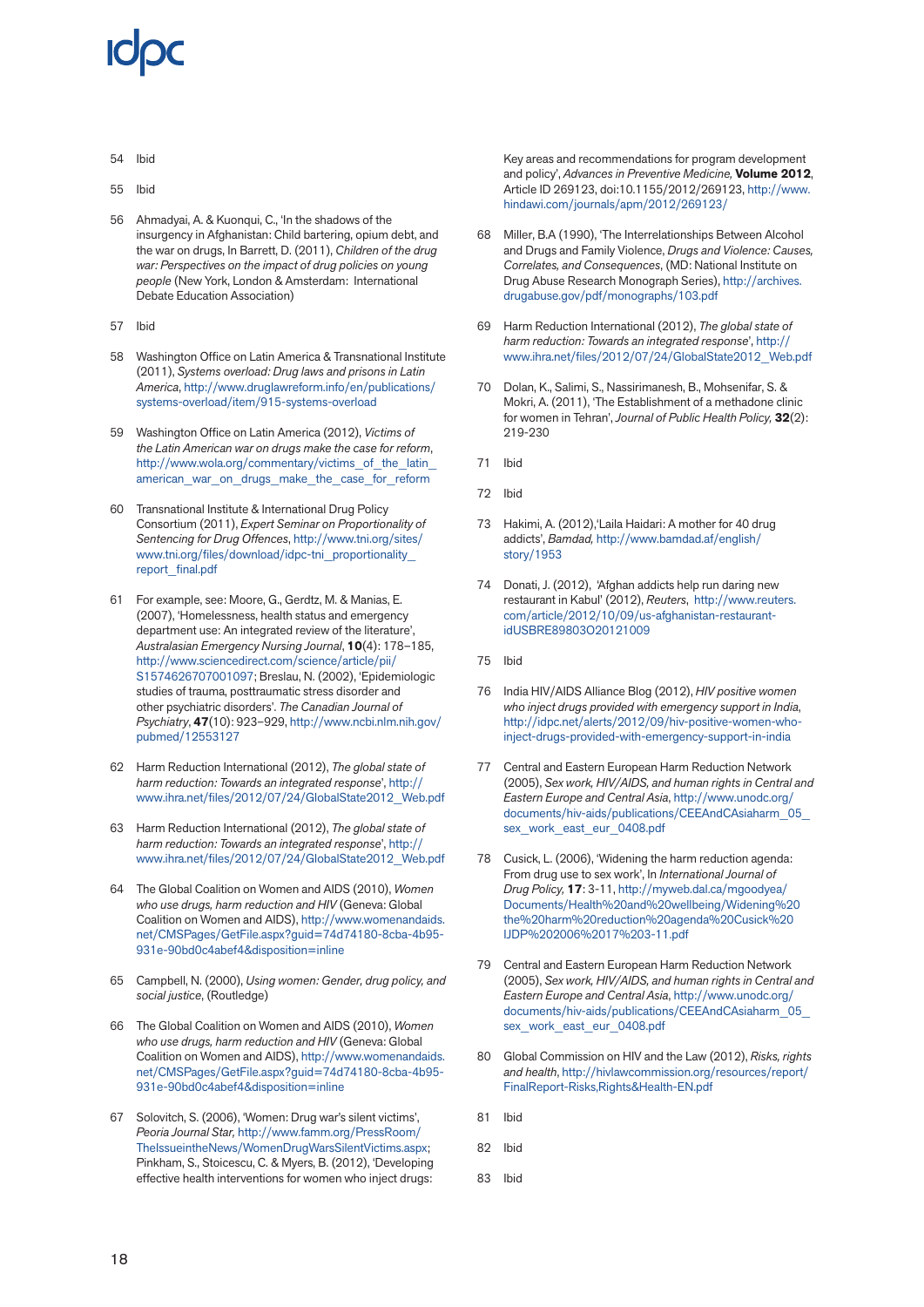- 84 European Monitoring Centre for Drugs and Drug Addiction (2009), *Women's voices: Experiences and perceptions of women who face drug-related problems in Europe*, (Lisbon: ECMDDA), [http://www.drugs.ie/resourcesfiles/](http://www.drugs.ie/resourcesfiles/research/2009/EMCDDA-TP_womens_voices.pdf) [research/2009/EMCDDA-TP\\_womens\\_voices.pdf](http://www.drugs.ie/resourcesfiles/research/2009/EMCDDA-TP_womens_voices.pdf). Harm Reduction International (2012), *The global state of harm reduction: Towards an integrated response*', [http://www.ihra.](http://www.ihra.net/files/2012/07/24/GlobalState2012_Web.pdf) [net/files/2012/07/24/GlobalState2012\\_Web.pdf](http://www.ihra.net/files/2012/07/24/GlobalState2012_Web.pdf)
- 85 European Monitoring Centre for Drugs and Drug Addiction (2009), *Women's voices: Experiences and perceptions of women who face drug-related problems in Europe*, (Lisbon: ECMDDA), [http://www.drugs.ie/resourcesfiles/](http://www.drugs.ie/resourcesfiles/research/2009/EMCDDA-TP_womens_voices.pdf) [research/2009/EMCDDA-TP\\_womens\\_voices.pdf](http://www.drugs.ie/resourcesfiles/research/2009/EMCDDA-TP_womens_voices.pdf)
- 86 Ibid
- 87 Barrett, D. (2011), *Children of the drug war: Perspectives on the impact of drug policies on young people* (New York, London & Amsterdam: International Debate Education Association)
- 88 Ibid
- 89 Sudbury, J., 'Women of color, globalization, and the politics of incarceration', In Barbara Price and Natalie Sokoloff (2004), *The criminal system and women* (second edition) (New York: McGraw-Hill); Ross, L., 'Native women, meanspirited drugs, and punishing policies', *Social Justice,* **31**(4): 54-62
- 90 Campbell, N. (2000), *Using women: Gender, drug policy, and social justice*, (Routledge)
- 91 Harm Reduction International (2012), *The global state of harm reduction: Towards an integrated response*', [http://](http://www.ihra.net/files/2012/07/24/GlobalState2012_Web.pdf) [www.ihra.net/files/2012/07/24/GlobalState2012\\_Web.pdf](http://www.ihra.net/files/2012/07/24/GlobalState2012_Web.pdf)
- 92 Campbell, N. (2000), *Using women: Gender, drug policy, and social justice*, (Routledge)
- 93 Allard, P. (2002), *Life sentences: Denying welfare benefits to women convicted of drug offenses* (Washington, D.C.: Sentencing Project)
- 94 Maher, L., Hudson, S.L. (2007), 'Women in the drug economy: A metasynthesis of the qualitative literature', *Journal of Drug Issues,* **37**: 805-826, [http://jod.sagepub.](http://jod.sagepub.com/content/37/4/805.full.pdf) [com/content/37/4/805.full.pdf](http://jod.sagepub.com/content/37/4/805.full.pdf)
- 95 Ibid
- 96 Campbell, N. (2000), *Using women: Gender, drug policy, and social justice*, (Routledge)
- 97 Harm Reduction International (2012), *Cause for alarm: The incarceration of women for drug offences in Europe and Central Asia, and the need for legislative and sentencing reform,* [http://www.ihra.net/files/2012/03/11/HRI\\_](http://www.ihra.net/files/2012/03/11/HRI_WomenInPrisonReport.pdf) [WomenInPrisonReport.pdf](http://www.ihra.net/files/2012/03/11/HRI_WomenInPrisonReport.pdf)
- 98 UN Women (2011), *2011-2012 progress of the world's women: In pursuit of justice*', [http://progress.unwomen.org/](http://progress.unwomen.org/pdfs/EN-Report-Progress.pdf) [pdfs/EN-Report-Progress.pdf](http://progress.unwomen.org/pdfs/EN-Report-Progress.pdf)
- 99 EU Research on Social Sciences and Humanities (2002), *Women, integration and prison. An analysis of the processes of sociolabour integration of women prisoners in Europe*, [http://](http://ec.europa.eu/research/social-sciences/pdf/mip_en.pdf) [ec.europa.eu/research/social-sciences/pdf/mip\\_en.pdf](http://ec.europa.eu/research/social-sciences/pdf/mip_en.pdf)
- 100 Solovitch, S. (2006), 'Women: Drug war's silent victims', *Peoria Journal Star,* [http://www.famm.org/PressRoom/](http://www.famm.org/PressRoom/TheIssueintheNews/WomenDrugWarsSilentVictims.aspx) [TheIssueintheNews/WomenDrugWarsSilentVictims.aspx](http://www.famm.org/PressRoom/TheIssueintheNews/WomenDrugWarsSilentVictims.aspx)
- 101 Open Society Institute Public Health Program (2007), 'Women, harm reduction, and HIV', [http://www.soros.org/](http://www.soros.org/sites/default/files/women_20070920.pdf) [sites/default/files/women\\_20070920.pdf](http://www.soros.org/sites/default/files/women_20070920.pdf)
- 102 EU Research on Social Sciences and Humanities (2002), *Women, integration and prison. An analysis of the processes of sociolabour integration of women prisoners in Europe*, [http://ec.europa.eu/research/social-sciences/pdf/mip\\_](http://ec.europa.eu/research/social-sciences/pdf/mip_en.pdf) [en.pdf](http://ec.europa.eu/research/social-sciences/pdf/mip_en.pdf)
- 103 Ibid
- 104 Harm Reduction International (2012), *Cause for alarm: The incarceration of women for drug offences in Europe and Central Asia, and the need for legislative and sentencing reform,* [http://www.ihra.net/files/2012/03/11/HRI\\_](http://www.ihra.net/files/2012/03/11/HRI_WomenInPrisonReport.pdf) [WomenInPrisonReport.pdf](http://www.ihra.net/files/2012/03/11/HRI_WomenInPrisonReport.pdf)
- 105 Lai, G. (2012), *IDPC/TNI Series on Legislative Reform of Drug Policies Nr. 20 – Drugs, crime and punishment: Proportionality of sentencing for drug offences* (International Drug Policy Consortium & Transnational Institute), [http://](http://www.undrugcontrol.info/images/stories/documents/dlr20.pdf) [www.undrugcontrol.info/images/stories/documents/dlr20.](http://www.undrugcontrol.info/images/stories/documents/dlr20.pdf) [pdf](http://www.undrugcontrol.info/images/stories/documents/dlr20.pdf)
- 106 Fleetwood, .J., Torres, A., 'Mothers and children of the drug war: A view from a women's prison in Quito, Ecuador', In Barrett, D. (2011), *Children of the drug war: Perspectives on the impact of drug policies on young people* (New York, London & Amsterdam: International Debate Education Association)
- 107 Ibid
- 108 Flavin, J., Paltrow, L.M. (2010),'Punishing pregnant drugusing women: Defying law, medicine, and common sense', *Journal of Addictive Diseases',* **29**(2): 231-244, [http://](http://ukpmc.ac.uk/abstract/MED/20407979) [ukpmc.ac.uk/abstract/MED/20407979](http://ukpmc.ac.uk/abstract/MED/20407979)
- 109 Guttmacher Institute (2012), *State policies in brief: Substance abuse during pregnancy, as of October 1, 2012* (Guttmacher Institute), [http://www.guttmacher.org/](http://www.guttmacher.org/statecenter/spibs/spib_SADP.pdf) [statecenter/spibs/spib\\_SADP.pdf](http://www.guttmacher.org/statecenter/spibs/spib_SADP.pdf)
- 110 Ibid
- 111 Ehrlich & Paltrow (2006), 'Jailing pregnant women raises health risks' (2006), *We.news*, [http://womensenews.org/](http://womensenews.org/story/health/060920/jailing-pregnant-women-raises-health-risks) [story/health/060920/jailing-pregnant-women-raises](http://womensenews.org/story/health/060920/jailing-pregnant-women-raises-health-risks)[health-risks](http://womensenews.org/story/health/060920/jailing-pregnant-women-raises-health-risks)
- 112 Women's Harm Reduction International Network & International Network of Women Who Use Drugs (2012), *Illicit drug use in pregnancy: An appropriate response*, [http://www.inpud.net/Illicit%20Drug%20use%20in%20](http://www.inpud.net/Illicit Drug use in Pregnancy An Appropriate  Response.pdf) [Pregnancy%20An%20Appropriate%20%20Response.pdf](http://www.inpud.net/Illicit Drug use in Pregnancy An Appropriate  Response.pdf)
- 113 Davidson, B. (2011), *Preventing project prevention* (Open Society Foundations), [http://www.opensocietyfoundations.](http://www.opensocietyfoundations.org/voices/preventing-project-prevention) [org/voices/preventing-project-prevention](http://www.opensocietyfoundations.org/voices/preventing-project-prevention)
- 114 Clark, A. (2011), 'IDUs to prevent HIV in Kenya?', *The Nation,* [http://www.thenation.com/article/160485/iuds-prevent](http://www.thenation.com/article/160485/iuds-prevent-hiv-kenya)[hiv-kenya](http://www.thenation.com/article/160485/iuds-prevent-hiv-kenya)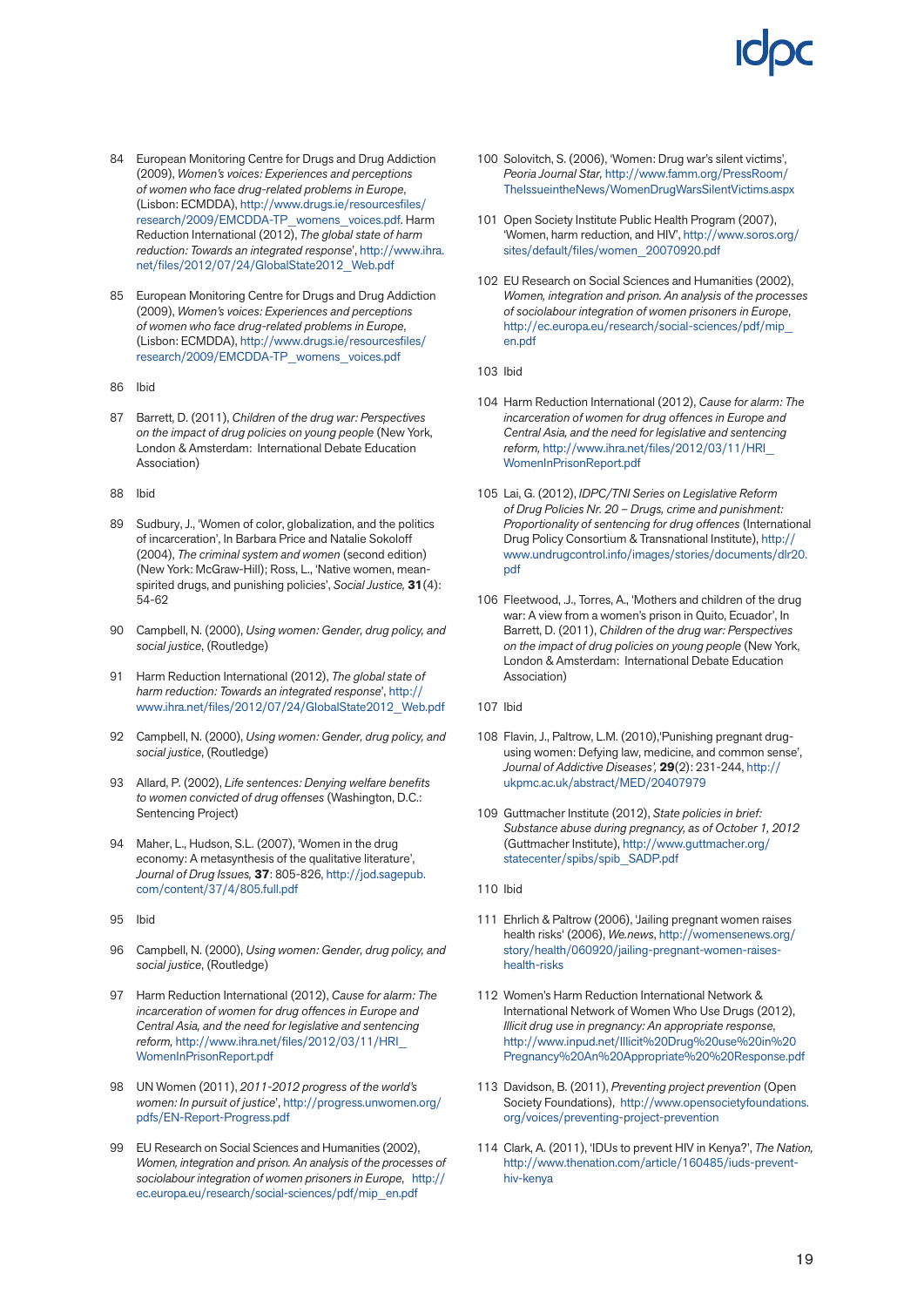115 Davidson, B., Guterman, L. (2011), *what's wrong with paying women to use long-term birth control?*(Open Society Foundations)*,* [http://www.opensocietyfoundations.org/](http://www.opensocietyfoundations.org/voices/whats-wrong-paying-women-use-long-term-birth-control) [voices/whats-wrong-paying-women-use-long-term-birth](http://www.opensocietyfoundations.org/voices/whats-wrong-paying-women-use-long-term-birth-control)[control](http://www.opensocietyfoundations.org/voices/whats-wrong-paying-women-use-long-term-birth-control)

#### 116 Ibid

117 Ladegaard, I. (2012), 'For Norwegian drug addicts, pregnancy might lead to incarceration', *Science Nordic,*  [http://sciencenordic.com/norwegian-drug-addicts](http://sciencenordic.com/norwegian-drug-addicts-pregnancy-might-lead-incarceration)[pregnancy-might-lead-incarceration](http://sciencenordic.com/norwegian-drug-addicts-pregnancy-might-lead-incarceration) 

#### 118 Ibid

119 Harm Reduction International (2012), *Cause for alarm: The incarceration of women for drug offences in Europe and Central Asia, and the need for legislative and sentencing reform,* [http://www.ihra.net/files/2012/03/11/HRI\\_](http://www.ihra.net/files/2012/03/11/HRI_WomenInPrisonReport.pdf) [WomenInPrisonReport.pdf](http://www.ihra.net/files/2012/03/11/HRI_WomenInPrisonReport.pdf)

#### 120 Ibid

121 Taplin, S., Mattick, R.P. (2011), *Child protection and mothers in substance abuse treatment: Technical report number 320*, (Sydney: National Drug and Alcohol Research Centre), [http://dl.dropbox.com/u/64663568/library/child](http://dl.dropbox.com/u/64663568/library/child-protection-and-mothers-in-substance-abuse-treatment-tech-report-320.pdf)[protection-and-mothers-in-substance-abuse-treatment](http://dl.dropbox.com/u/64663568/library/child-protection-and-mothers-in-substance-abuse-treatment-tech-report-320.pdf)[tech-report-320.pdf](http://dl.dropbox.com/u/64663568/library/child-protection-and-mothers-in-substance-abuse-treatment-tech-report-320.pdf)

#### 122 Ibid

- 123 Campbell, N. (2000), *Using women: Gender, drug policy, and social justice*, (Routledge)
- 124 Feedback from members of INWUD and WHRIN
- 125 Feedback from members of INWUD and WHRIN
- 126 Benoit, C., Carrol, D. & Chaudhry, M. (2003), 'In search of a healing place: Aboriginal women in Vancouver's downtown eastside', *Social Science & Medicine* **56**: 821-833; Cailleaux, M. & Dechief, L. (2007), 'I've found my voice: Wraparound as a promising strength-based team process for high-risk pregnant and early parenting women' *UCFV Research Review*, **1**(2):16-38,<http://journals.ufv.ca/rr/index.html>; Leslie, M. Ed. (2011), *The Breaking the Cycle Compendium Vol. 1: The Roots of Relationship (Rev. ed)* (Toronto: The Mothercraft Press), [http://www.mothercraft.ca/resource](http://www.mothercraft.ca/resource-library/publications/BTC_Compendium_Rev.Ed_Jul.2011.pdf)[library/publications/BTC\\_Compendium\\_Rev.Ed\\_Jul.2011.](http://www.mothercraft.ca/resource-library/publications/BTC_Compendium_Rev.Ed_Jul.2011.pdf) [pdf;](http://www.mothercraft.ca/resource-library/publications/BTC_Compendium_Rev.Ed_Jul.2011.pdf) Leslie, M. & DeMarchi, G. (2004), 'Engaging pregnant women using substances: A review of the Breaking the Cycle pregnancy outreach program', *IMPrint: Newsletter of the Infant Mental Health Promotion Project (IMP)*, **39**:15, <http://www.mothercraft.ca/index.php?q=publications>;

Marshall, S.K., Grant, C., Hare, J., Ponzetti, K. Jr. & Stokl, M. (2005), 'Sheway's services for substance using pregnant and parenting women: Evaluating the outcomes for infants', *Canadian Journal of Community Mental Health*, **24**(1): 19- 33; Mothercraft Research and Publication (2012), [http://](http://www.mothercraft.ca/index.php?q=publications) [www.mothercraft.ca/index.php?q=publications](http://www.mothercraft.ca/index.php?q=publications); Poole, N., (2000), *Evaluation report of the Sheway Project for High Risk Pregnant and Parenting Women* (Vancouver: British Columbia Centre of Excellence for Women's Health); Poole, N. & Isaac, B. (2001), *Apprehensions: Barriers to treatment for substance-using mothers* (Vancouver: British Columbia Centre of Excellence for Women's Health); Sword, W., Niccols, A. & Fan, A. (2004). 'New choices for women with addictions: Perceptions of program participants', *BMC Public Health,* **4**: 10-20

- 127 The Global Coalition on Women and AIDS (2010), *Women who use drugs, harm reduction and HIV* (Geneva: Global Coalition on Women and AIDS), [http://www.womenandaids.](http://www.womenandaids.net/CMSPages/GetFile.aspx?guid=74d74180-8cba-4b95-931e-90bd0c4abef4&disposition=inline) [net/CMSPages/GetFile.aspx?guid=74d74180-8cba-4b95-](http://www.womenandaids.net/CMSPages/GetFile.aspx?guid=74d74180-8cba-4b95-931e-90bd0c4abef4&disposition=inline) [931e-90bd0c4abef4&disposition=inline](http://www.womenandaids.net/CMSPages/GetFile.aspx?guid=74d74180-8cba-4b95-931e-90bd0c4abef4&disposition=inline)
- 128 Pinkham, S. (2011), *Women and drug policy in Eurasia* (Vilnius: Eurasian Harm Reduction Network)
- 129 Ataiants, J., Merkinaite, S. & Ocheret, D. (2012), *IDPC Briefing Paper – Policing people who inject drugs: Evidence from Eurasia* (International Drug Policy Consortium), [http://](http://dl.dropbox.com/u/64663568/library/IDPC-briefing-paper_Policing-people-who-inject-drugs-evidence-from-Eurasia.pdf) [dl.dropbox.com/u/64663568/library/IDPC-briefing-paper\\_](http://dl.dropbox.com/u/64663568/library/IDPC-briefing-paper_Policing-people-who-inject-drugs-evidence-from-Eurasia.pdf) [Policing-people-who-inject-drugs-evidence-from-Eurasia.](http://dl.dropbox.com/u/64663568/library/IDPC-briefing-paper_Policing-people-who-inject-drugs-evidence-from-Eurasia.pdf) [pdf](http://dl.dropbox.com/u/64663568/library/IDPC-briefing-paper_Policing-people-who-inject-drugs-evidence-from-Eurasia.pdf)
- 130 Melis, M. & Nougier, M. (2010), *IDPC Briefing Paper Drugs policy and development: How action against illicit drugs impacts on the Millennium Development Goals* (International Drug Policy Consortium), [http://dl.dropbox.](http://dl.dropbox.com/u/64663568/library/Drug policy and development briefing.pdf) [com/u/64663568/library/Drug%20policy%20and%20](http://dl.dropbox.com/u/64663568/library/Drug policy and development briefing.pdf) [development%20briefing.pdf](http://dl.dropbox.com/u/64663568/library/Drug policy and development briefing.pdf)
- 131 Washington Office on Latin America & Transnational Institute (2011), *Systems overload: Drug laws and prisons in Latin America*, [http://www.druglawreform.info/en/publications/](http://www.druglawreform.info/en/publications/systems-overload/item/915-systems-overload) [systems-overload/item/915-systems-overload](http://www.druglawreform.info/en/publications/systems-overload/item/915-systems-overload)
- 132 United Nations (2010), *Rules for the treatment of women prisoners and non-custodial measures for women offenders (the Bangkok Rules). Approved by the Third Committee of the General Assembly at its 65th session, New York, 5 October, 2010*
- 133 Ataiants, J., Merkinaite, S. & Ocheret, D. (2012), *IDPC Briefing Paper – Policing people who inject drugs: Evidence from Eurasia* (International Drug Policy Consortium), [http://](http://dl.dropbox.com/u/64663568/library/IDPC-briefing-paper_Policing-people-who-inject-drugs-evidence-from-Eurasia.pdf) [dl.dropbox.com/u/64663568/library/IDPC-briefing-paper\\_](http://dl.dropbox.com/u/64663568/library/IDPC-briefing-paper_Policing-people-who-inject-drugs-evidence-from-Eurasia.pdf) [Policing-people-who-inject-drugs-evidence-from-Eurasia.pdf](http://dl.dropbox.com/u/64663568/library/IDPC-briefing-paper_Policing-people-who-inject-drugs-evidence-from-Eurasia.pdf)